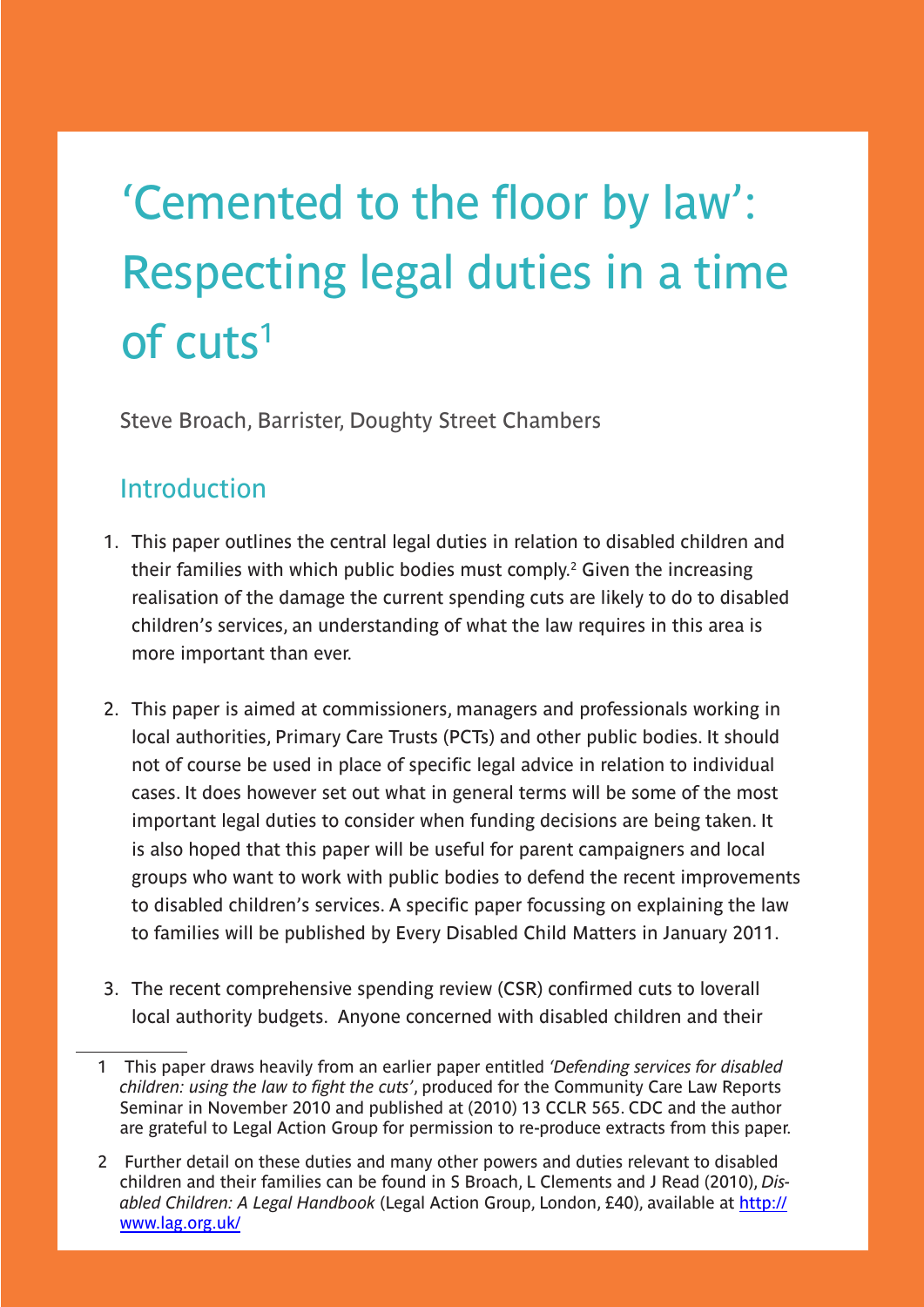families will already be familiar with stories of tightening eligibility criteria, blanket reassessments and the withdrawal of supposedly discretionary services.

- 4. Writing for The Guardian website on the evening of the CSR (20<sup>th</sup> October 2010), Polly Toynbee suggested that local authorities will be 'obliged to cut almost everything not cemented to the floor by law'. So the question then becomes to what extent vital support services for disabled children, individually or collectively, are 'cemented to the floor' by enforceable legal duties?
- 5. Now more than ever it is vital to understand with precision what local authorities and other public bodies *must* do to support disabled children and what they *may* do, in other words the distinction between duties and powers.3 Yet in far too many vital service areas relating to disabled children, the distinction between duties and powers is poorly understood if considered at all. The reality in many areas is that *everything* provided for disabled children is treated as discretionary, as opposed to other local authority functions such as child protection investigations which are (properly) recognised to be required by law. In fact, as this paper sets out, very many of the services provided to disabled children are provided under duties, not powers. Once the condition(s) for the duty to arise are met there is no discretion – the service must be provided. Importantly, any failure to meet duties may well result in an application for judicial review<sup>4</sup> being brought against the public body in the High Court, dealing with which will be an unnecessary, expensive and time-consuming distraction for hard-pressed staff.
- 3 In general terms, duties are created when statutes, regulations or other forms of legislation contains mandatory words such as 'must' and 'shall'. Powers are created when legislation uses discretionary words such as 'may'. There is a further important distinction between 'specific' duties, which are owed to individuals and will be enforced by the courts and 'general' or 'target' duties which are owed to classes of people (e.g. all children 'in need') and which may not, on their own, be enforced by the courts in relation to a single individual. Failure to comply with a duty or a failure to exercise a power fairly, rationally and reasonably may result in the High Court ordering a public body to comply with the law following an application for 'judicial review'.
- 4 An application for judicial review can be brought by anyone with sufficient 'standing', i.e. interest in the decision in question. This will always include both a disabled child and their direct family members in any situation where the provision of services to the child is in question. While judicial review is a remedy of last resort, the Courts have generally accepted that substantial disputes in relation to the care needs of disabled and otherwise vulnerable children are too urgent and important to be resolved through other mechanisms, for instance a local authority's complaints procedure. It is important to note that (i) public funding for legal challenges in this area is more widely available than in other areas, because it is the means of the child not the parent that are taken into account and (ii) the recent consultation on the future of legal aid does not suggest that the Government intends to withdraw or restrict legal aid in cases likely to be brought by disabled children, except in relation to education Tribunal appeals (but legal aid will still be available for education judicial review applications).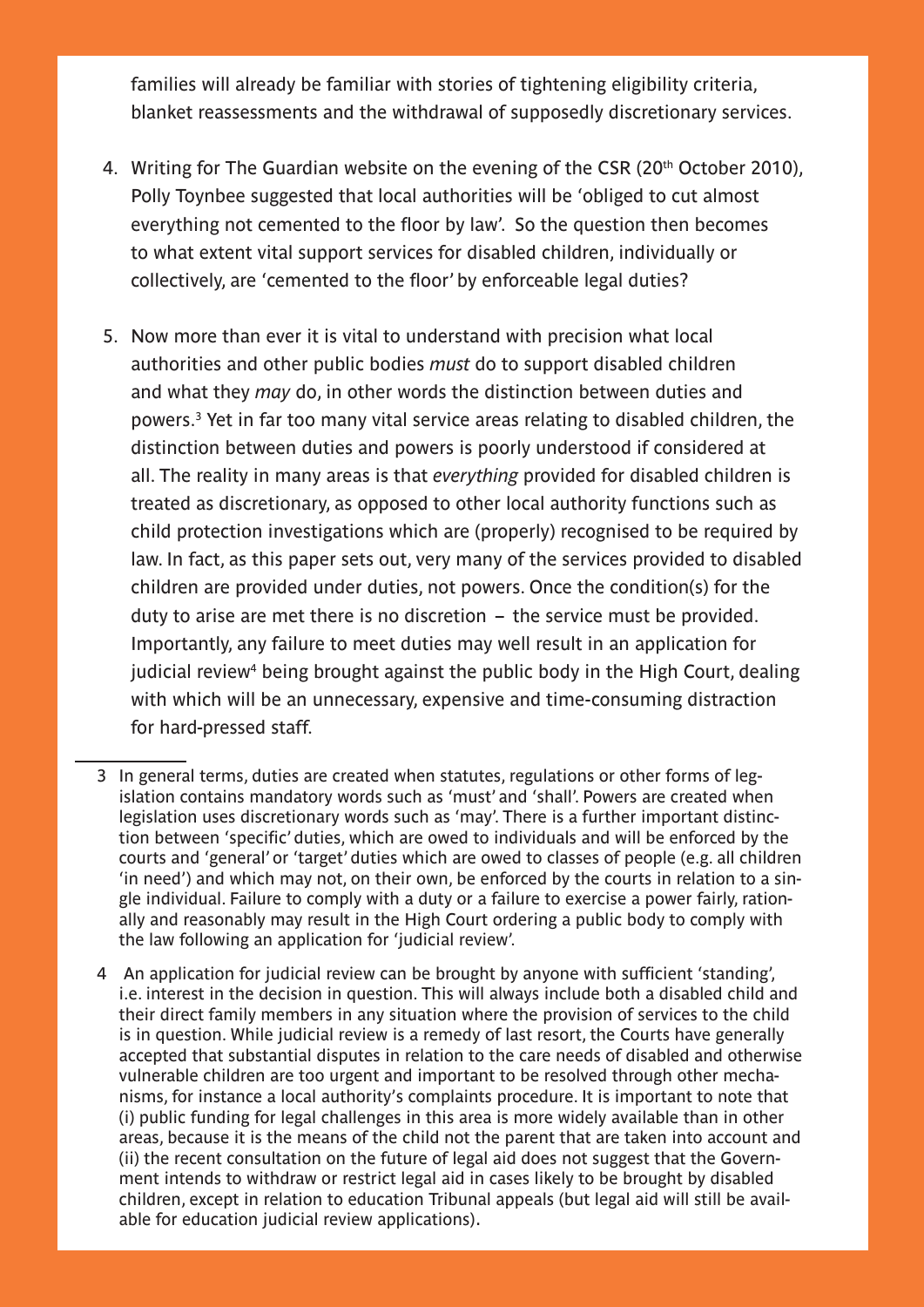6. The distinction between powers and duties can therefore no longer be just of interest to a small group of specialist lawyers; it must be central to the debate about precisely which services to disabled children may be cut and which must be retained. This paper seeks to contribute to this debate. It first suggests a number of central duties owed to individual disabled children with which public bodies must comply in order to avoid acting unlawfully and in relation to which resources are either irrelevant or cannot answer the question of whether a service must be provided on their own. It then considers wider obligations which should inform local decision-making on the future of disabled children's services.

# Part 1 – Key Individual Duties

- 7. A series of important judgments over the past 20 years have established that there are a number of duties owed to individual disabled children in relation to which either (i) resource constraints are an irrelevant consideration or (ii) resources may be relevant but the duty cannot be avoided by reason of resources alone. The following non-exhaustive list of these duties will be considered in the remainder of the first part of this paper:
	- a. The duty to arrange the provision specified in a child's Statement of SEN (s 324(5)(a)(i) Education Act 1996);
	- b. The duty to provide suitable education for children who may be without such education for any period (s 19(1) Education Act 1996);
	- c. The duty to assess a child's need for 'social care' services and, where necessary, provide services to meet assessed needs (s 17 Children Act 1989, s 2 Chronically Sick and Disabled Persons Act 1970);
	- d. The duty to accommodate children whose parents are 'prevented' from providing them with suitable accommodation and care (s 20(1) Children Act 1989); and
	- e. The duty to respect disabled children's right to family and private life under Article 8 ECHR.
- 8. This paper also considers the duties on health bodies to assess disabled children's health needs and provide services to meet those needs, albeit that these obligations are nowhere as clearly defined as the equivalent duties on local authorities in relation to children's services (see however *R (Booker) v NHS Oldham5* for a recent case on the duty to provide health services to disabled

<sup>5 [2010]</sup> EWHC 2593 (Admin). All the cases referenced in this paper can be accessed free of charge at the BAILLI website  $-$  see [www.bailli.org](http://www.bailli.org). BAILLI can be searched by either the name of the case or the 'neutral citation' – the numbers and letters provided in the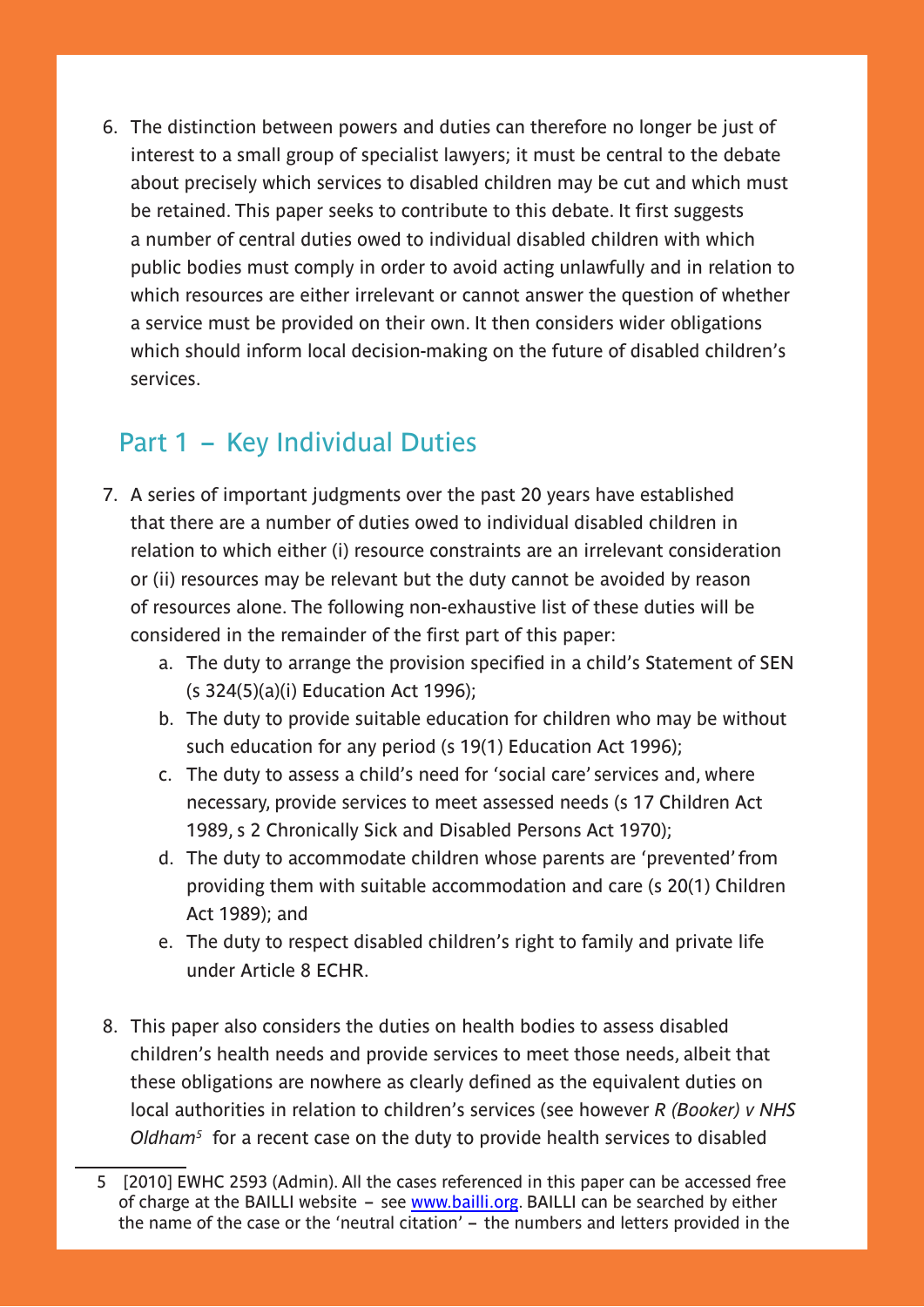people, even where there may be insurance settlements to meet the cost of care). Each of these duties is considered briefly in turn below.

## The Education Duties

9. Education is a 'fundamental right' for all children and young people, including disabled children and young people.6 However, far too many disabled children and children with special educational needs (SEN) are not getting a suitable education at present.<sup>7</sup> There are two primary domestic law duties which guarantee the right to education for disabled children.

Duty to arrange provision in a SSEN

- 10.Firstly, for disabled children with special educational needs which are substantial enough to require their LEA to 'determine' the provision necessary to meet them through a making and maintaining a statement of special educational needs (SSEN), there is an absolute duty on the authority under s 324(5)(a)(i) of the Education Act (EA) 1996 to 'arrange' this provision. This duty only arises if (i) the local authority has accepted (or been required to accept by the Tribunal) that the child requires a statutory assessment<sup>8</sup> and (ii) following the assessment the authority then accepts (or is required to accept by the Tribunal) that the child's needs are such that a SSEN is required.<sup>9</sup>
- 11.In *R (N) v North Tyneside Borough Council (IPSEA Intervening)10* the Court of Appeal recently re-asserted the absolute nature of the duty to 'arrange' (in

footnote reference. Many of the cases will also be reported in the Community Care Law Reports (CCLRs) and/or the Education Law Reports (ELRs), both of which should be available in legal libraries.

- 6 *Timishev v Russia* (2007) 44 EHRR 37. Decisions of the European Court of Human Rights (ECtHR) can be accessed free of charge via the Court's excellent search engine – google 'HUDOC' or go to<http://cmiskp.echr.coe.int/tkp197/search.asp?skin=hudoc-en>. Cases are usually found most simply by putting the name of the main party into the 'case title' field. ECtHR cases can be identified because the second party will be a country (e.g. Russia in this case).
- 7 *Lamb Inquiry: Special educational needs and parental confidence*, DCSF, 2009
- 8 Under s 323 Education Act 1996
- 9 See s 324(1) Education Act 1996; 'If, in the light of an assessment under section 323 of any child's educational needs and of any representations made by the child's parent in pursuance of Schedule 27, it is necessary for the local authority to determine the special educational provision which any learning difficulty he may have calls for, the authority shall make and maintain a statement of his special educational needs'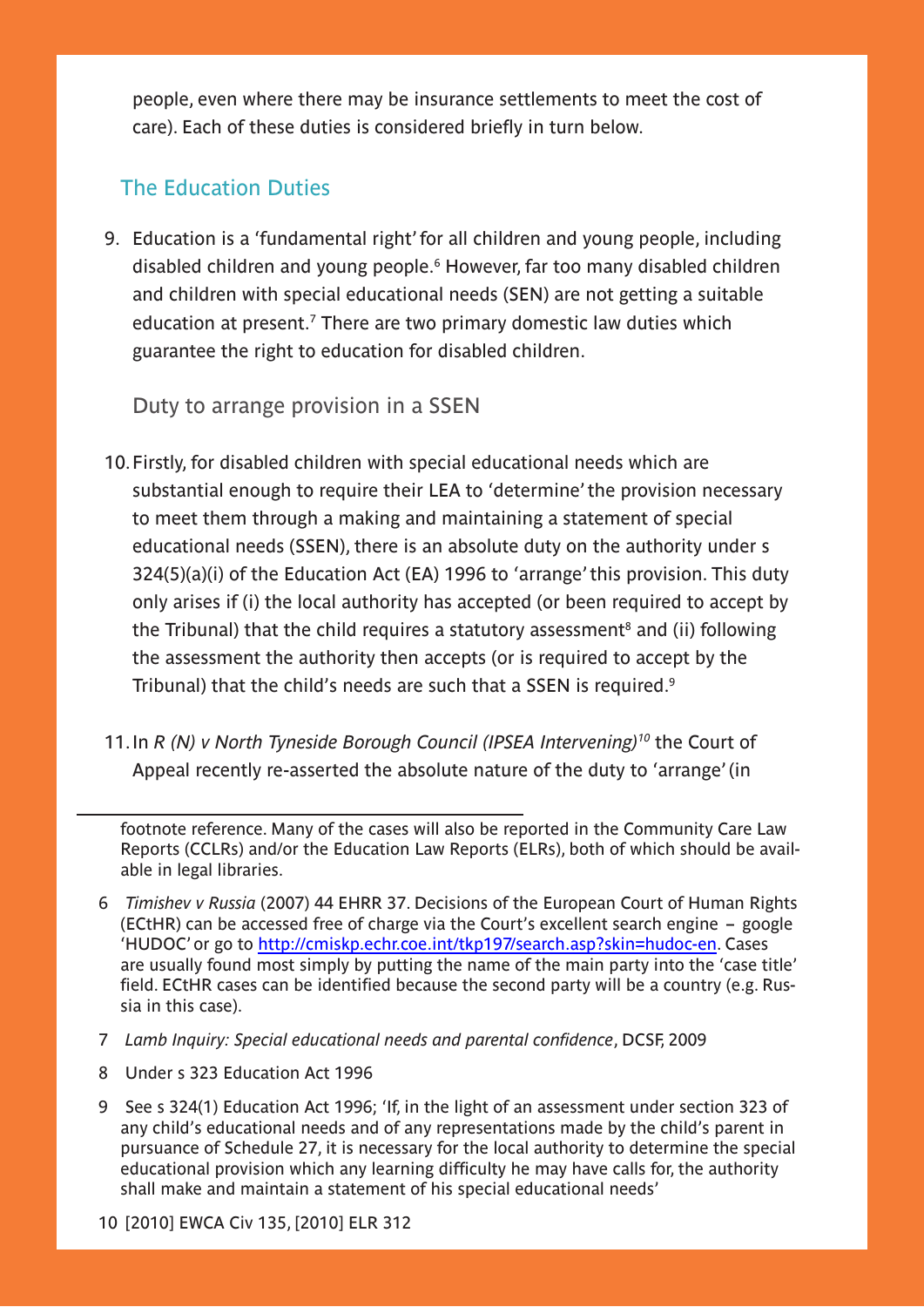practice fund) the provision set out in parts 3 and 4 of a child's SSEN.11 Lord Justice Sedley reminded local authorities that 'there is no best endeavours defence in the legislation' in relation to any failure to implement the provision specified in a statement (judgment at [17]).

12.So once a parent has obtained a SSEN, ensured that Parts 2 and 3 accurately describe the child's educational needs and the provision required to meet them and obtained a suitable placement for the child in Part 4 (a process which may well involve one or more appeals to the Tribunal), then the local authority cannot escape its duty to arrange this provision by pleading a lack of human and financial resources. Of course, for some time many areas have attempted to reduce the numbers of SSEN issued. This has often been explained as being about reducing bureaucracy and channeling funds to the frontline, i.e. to schools. However, in the present financial climate this explanation may simply not wash with an increasing number of parents who will want the legal guarantee of suitable provision being made for their children which is afforded by a SSEN. This tension could well lead to an increase in the number of appeals to the Tribunal in coming years, which would be a disappointing way for scarce resources on all sides to be expended. Local authorities who wish to avoid unnecessary and expensive Tribunal appeals will need to make fair and reasonable decisions as to (i) whether a child meets the test for a statutory assessment, (ii) whether following an assessment the child meets the test for a SSEN to be made and maintained and (iii) what needs, provision and placement are required to be included in the SSEN.

Duty to children outside education – s 19 EA 1996

13.While only children with substantial special educational needs will benefit from a SSEN, all disabled children have the protection afforded by the duty found in s 19 EA 1996, which requires local authorities to make arrangements for the provision of 'suitable education at school or otherwise' for children who 'may not for any period receive suitable education'. Crucially, the House of Lords established in *R v East Sussex County Council, ex p Tandy12* that the duty now found in s 19 EA 1996 is not qualified by any resource considerations and that local authorities have an absolute duty to provide 'suitable' education to children to whom the duty applies.

<sup>11</sup> Part 3 of a SSEN specifies educational provision to meet a child's special educational needs; Part 4 specifies a placement or type of placement required by the child. Parts 5 and 6 of a SSEN, which deal with non-educational needs and provision, are not enforceable by the Tribunal and have little value to children or parents.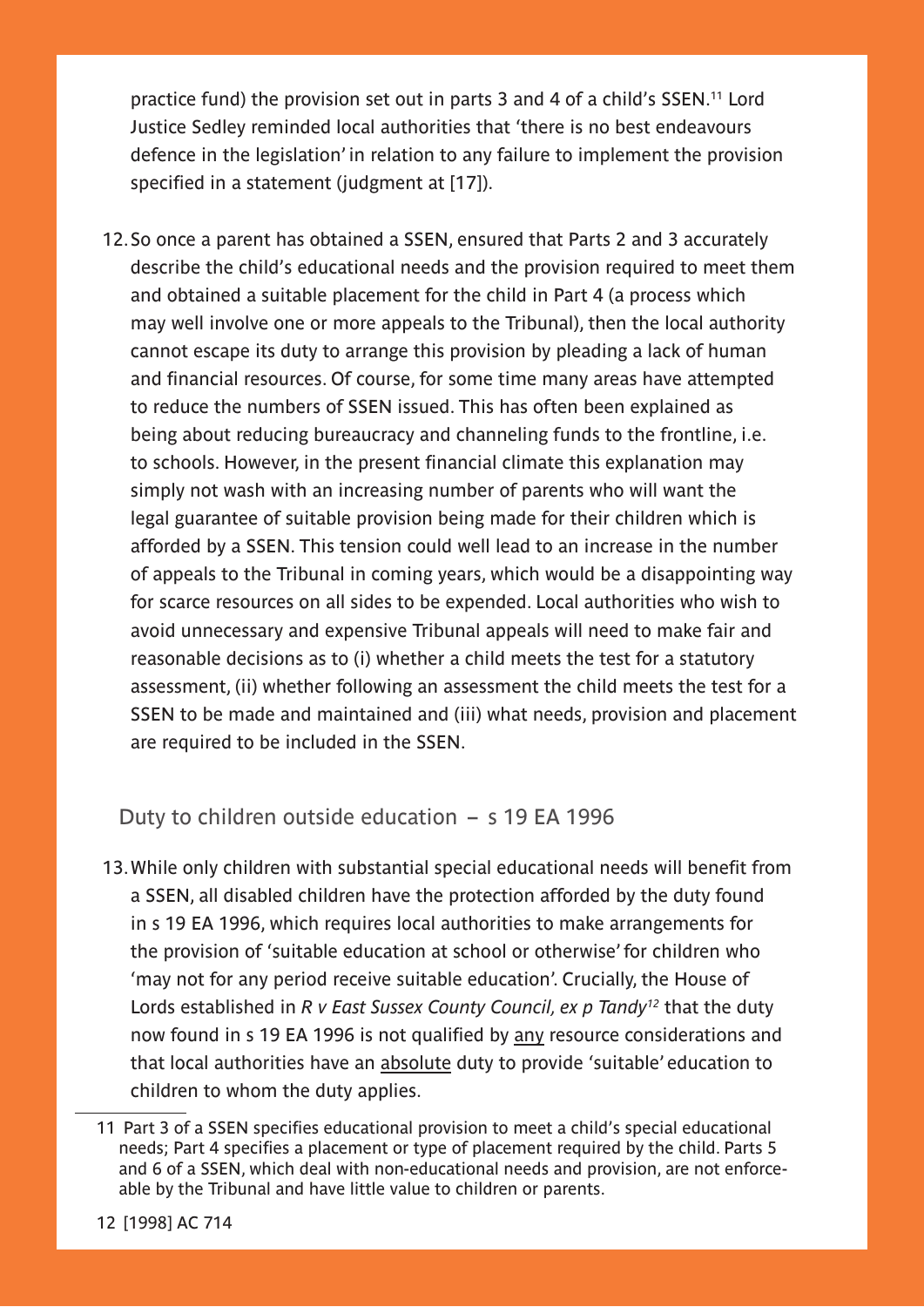- 14.Importantly, s 19(6) EA 1996 defines 'suitable' as meaning 'suitable to his age, ability and aptitude and to any special educational needs he may have' (emphasis added). So, if a disabled child who is outside education has any special educational needs, then the education offered to him must be suitable to meet those needs. The duty to offer education suitable to a child's individual needs was stressed by the Court in the recent case of *R (KS) v Croydon LBC13*, where Croydon was found to be in breach of this duty in relation to a number of 14 year old unaccompanied asylum seekers, when the authority had not demonstrated, according to the particular circumstances of each child, how it had considered and resolved the question of what was suitable education. An even more extreme set of facts led to a finding of a breach of this duty in *R (B) v Barnet LBC14*, where, given that the school proposed by Barnet had written a cogent letter explaining precisely why it could not meet B's complex needs, it is perhaps unsurprising that the Court allowed the application for judicial review and ordered Barnet to provide alternative suitable education for B.
- 15.So between the two duties considered above (sections 19 and s324(5)(a)(i) EA 1996), there appears to be a watertight scheme to ensure disabled children receive suitable education. However, the reality on the ground is of course very different. There will frequently be a dispute between parents and the local authority as to what the child's needs are and/or what constitutes suitable provision to meet them – including whether a child needs a SSEN at all. In relation to the s 19 EA 1996 duty, the courts will remain cautious in interfering in assessments of suitability by local authorities; see *R (HR) v Medway15*. However, the absolute nature of these fundamental duties remains and any local authority which does not act in accordance with them is likely to be required to act differently by the High Court if an application for judicial review is made.

### The Children Act and Related Duties

16.While the higher courts have clarified the absolute nature of the central education duties to disabled children, the 'social care' duties remain rather more ambiguous and are certainly less well understood. The term 'social care' is used in this paper to indicate services other than health or education services provided to disabled children which are additional to the universal services from which all children benefit – schools, nurseries, playgroups etc. A social care

15 [2010] EWHC 731 (Admin), [2010] ELR 513

<sup>13 [2010]</sup> All ER (D) 206 (Oct)

<sup>14 [2009]</sup> EWHC 2842 (Admin), (2009) 12 CCLR 679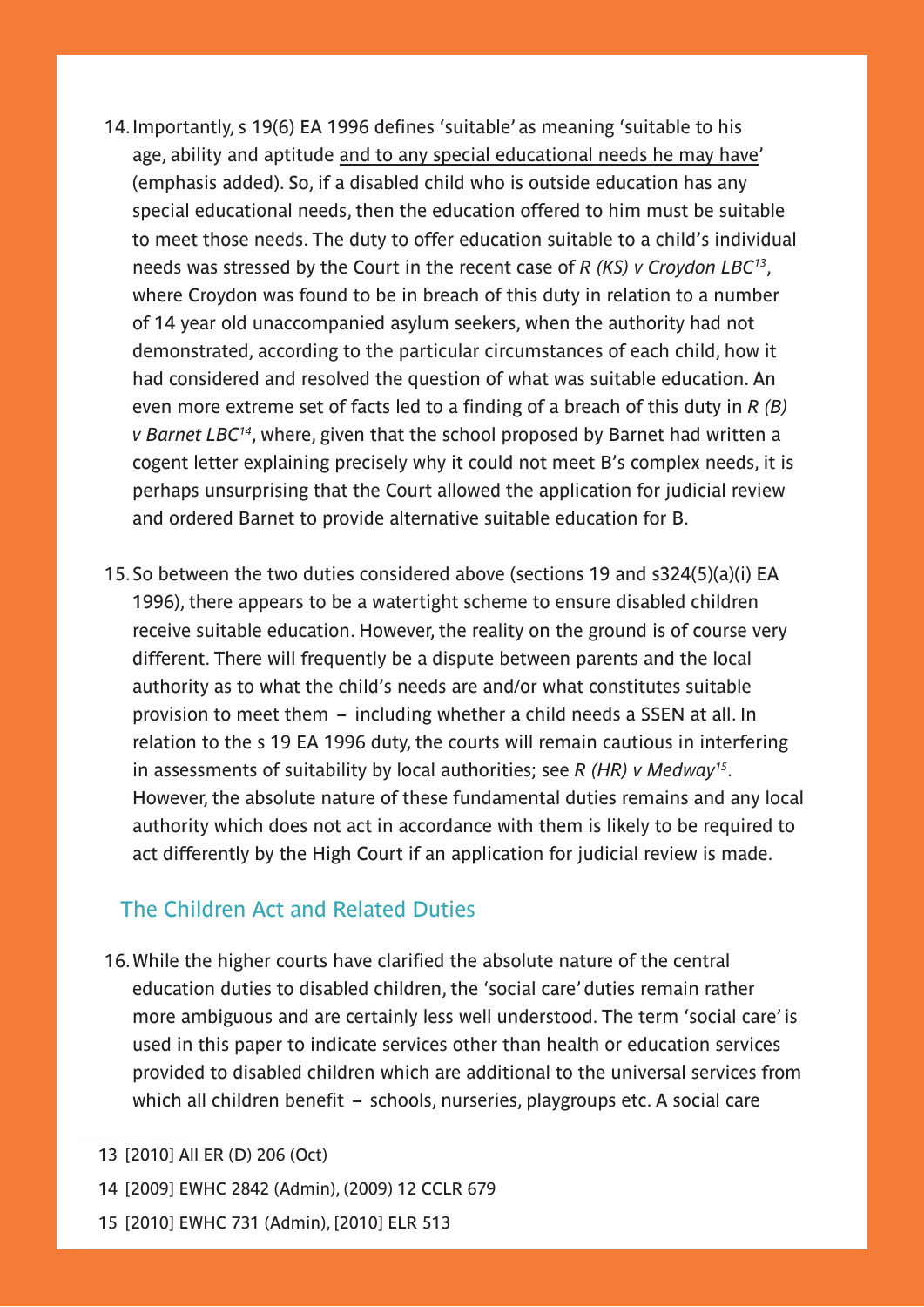service will either be provided separately (for example a short break placement with a foster carer) or, more frequently in recent times, by providing additional support to enable the disabled child to benefit from mainstream opportunities (for instance a support

worker to accompany a child to a mainstream summer playscheme at a football club).

#### Section 17 CA 1989

- 17.The starting point for the provision of additional support to children 'in need' is section 17 of the Children Act (CA) 1989. All disabled children are children 'in need'; s 17(10)(c) and 17(11) CA 1989. As such, they are eligible for support under the general duty on local authorities established by s 17(1) CA 1989 to safeguard and promote the welfare of children in need in their area through providing a wide range of services.
- 18.It must be acknowledged at the outset that the House of Lords in *R (G) v Barnet LBC16* held (by a 3-2 majority) that s 17 CA 1989 does not create an individual entitlement to services. However, and importantly, *R (G) v Barnet* was decided in relation to the need for accommodation (i.e. housing). In relation to the very different question of whether there is an enforceable duty to provide services and support to disabled children, the answer depends firstly on whether the criteria in the statutory guidance accompanying s 17 CA 1989 are met and secondly on whether the duty in s 2 of the Chronically Sick and Disabled Persons Act (CSDPA) 1970 arises. Both these issues are discussed in detail below.
- 19.The mechanism for determining whether a local authority is obliged to provide social care services to an individual disabled child is an assessment. Although families and practitioners alike are frustrated by repeated and unnecessary assessments of disabled children, without a full and careful assessment it is impossible for a local authority to rationally determine whether it is obliged to provide services to the child.17 The assessment duty therefore underpins every subsequent obligation towards disabled children. Any authority seeking to avoid carrying out full Children Act assessments by instead relying on the 'Common

<sup>16 [2003]</sup> UKHL 57

<sup>17</sup> Even if there is no specific legal duty to assess a disabled child's needs, it is likely that an assessment would be required in order for the public body to 'ask themselves the right questions' as to what the child needs and whether services should be provided – a basic requirement of 'public law' (the law governing the actions of public bodies). See *Secretary of State for Education and Science v Tameside MBC* [1977] AC 1014.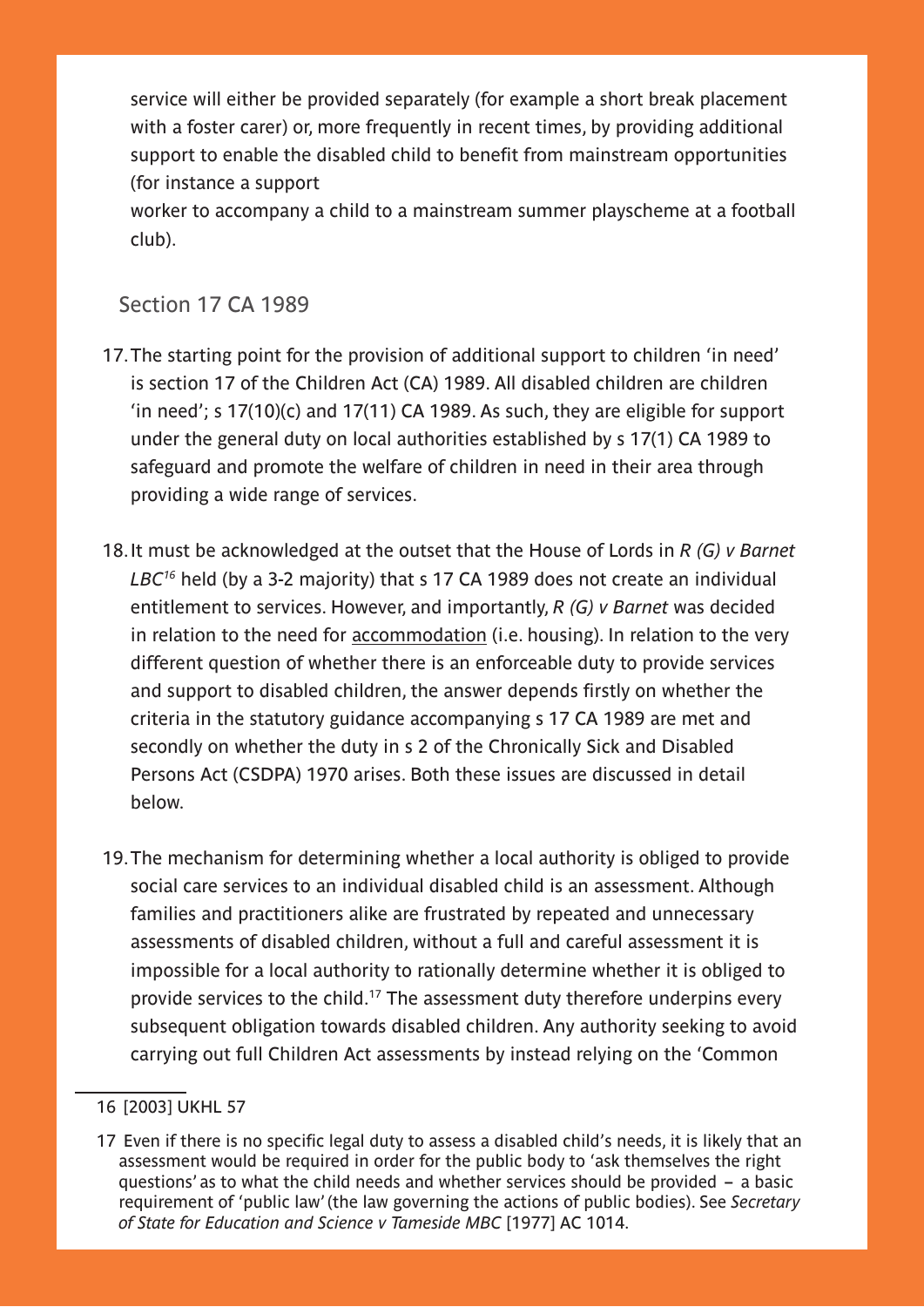Assessment Framework' (CAF) or similar risks being required to comply with its assessment duties by High Court, as the CAF is merely a 'policy' instrument which has no legal basis.

20.Section 17 CA 1989 does not impose an assessment duty on its face but the House of Lords in *R (G) v Barnet* stated that such an obligation was implied by the need to determine whether a child in need requires services (speeches of Lords Hope, Nicholls and Scott). Crucially, Para 3 of Schedule 2 CA 1989 allows an authority to assess the needs of a child under the CSDPA 1970 at the same time as carrying out an assessment under s 17 CA 1989 (see *R (MS) v Oldham MBC18* at [10]). This means that authorities should make their service provision decision under both the 1970 and the 1989 Acts following a single assessment.

#### Assessment Framework

21.The nature and extent of the duty to assess the needs of disabled children is set out in the extensive statutory guidance, *Framework for the Assessment of Children in Need and their Families* (Department of Health, 2000 – 'the Assessment Framework'). This is 'section 7' guidance, i.e. guidance issued under section 7 of the Local Authority Social Services Act 1970 which must be followed absent good reason not to do so (see *R v Islington LBC ex p Rixon19* at 123 J-K). It is highly unlikely that a simple lack of resources would persuade a Court that an authority had 'good reason' not to follow the Assessment Framework and (to date) authorities have generally accepted that they are bound by this guidance.

#### 22.The central requirements of the Assessment Framework include the following:

- a. A decision on whether to assess a child should be made within *one working day* of any referral. If there is any realistic possibility that the child may need services, this decision should be positive, as there is a low threshold for community care assessment duties to be engaged; *R v Bristol CC ex p Penfold* (1998) 1 CCLR 315);
- b. An initial assessment must be completed within *seven working days*. This can be 'brief' but must address all the 'dimensions' set out in the Assessment Framework, including developmental needs (health, education, emotional and behavioural, etc), parenting capacity and family and environmental factors. An initial assessment should determine whether the child is 'in need', what services are required and how any

<sup>18 [2010]</sup> EWHC 802 (Admin)

<sup>19 (1998) 1</sup> CCLR 119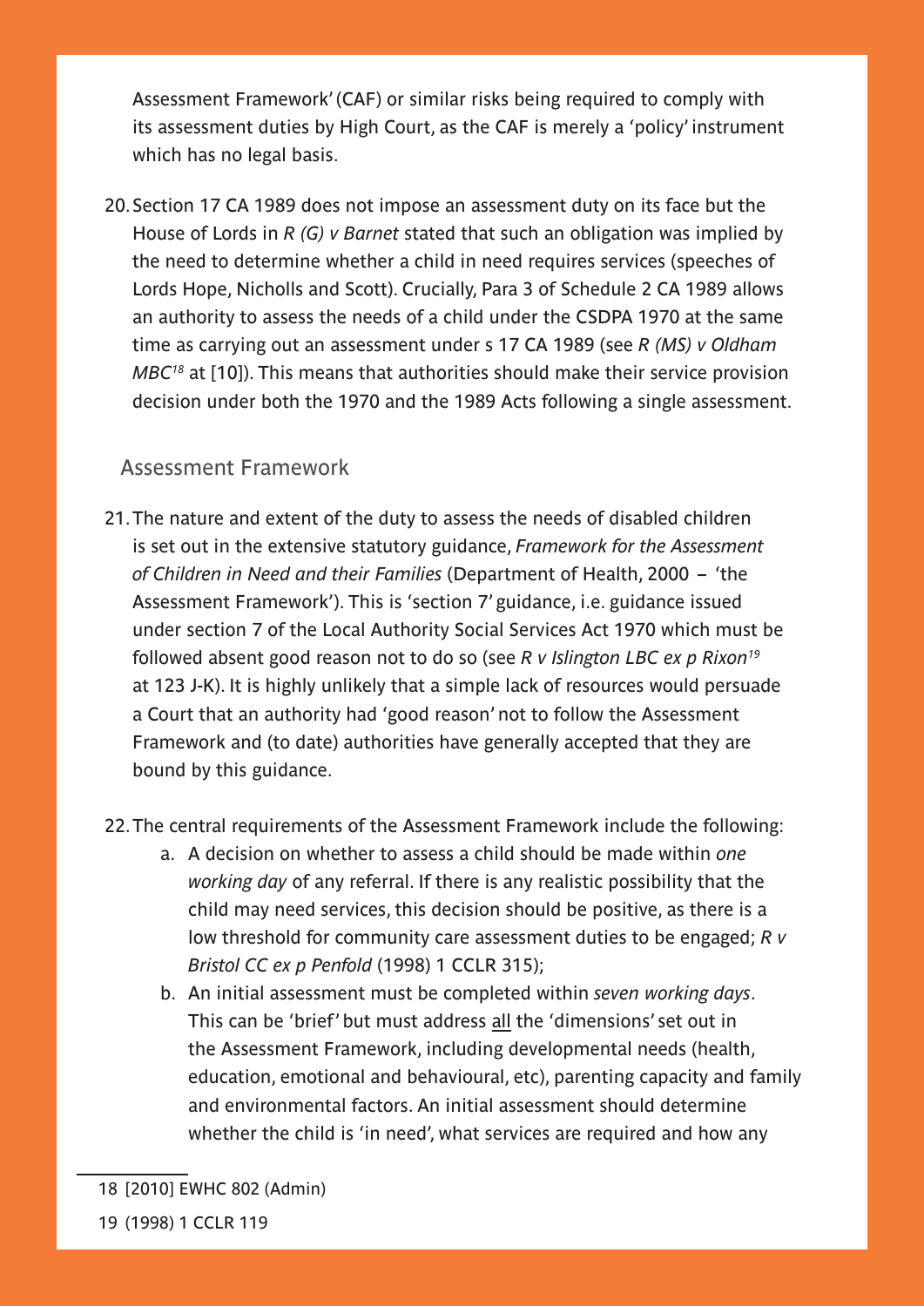services will be provided. The child must be seen as part of any lawful initial assessment;

- c. Where a child has complex needs and/or requires services from more than one agency (for instance from the authority and the Primary Care Trust), a more in-depth core assessment should be completed *within 35 working days* of the date the initial assessment was concluded, involving all relevant agencies in the process.
- 23.The Assessment Framework therefore imposes a demanding assessment regime on local authorities. As the Court stated in *R (AB & SB) v Nottingham CC20* (at 306G-I), at the end of the assessment process it should be possible to see 'what help and support the child and family need and which agencies might be best placed to give that help'. This detailed picture must be drawn up quickly through working with families who often experience multiple difficulties and disadvantages. However, these strict requirements are for good reason, as delays and inadequate assessments can seriously damage the safety and wellbeing of children in need.
- 24.There is however no absolute obligation under s 17 CA 1989 to provide services to meet needs identified during the initial and/or core assessment. This is made clear at para 4.1 of the Assessment Framework, which states that the assessment should result in:
	- An analysis of the needs of the child...
	- Identification of whether and, if so, where intervention will be required to secure the wellbeing of the child…
	- A realistic plan of action, including services to be provided, detailing who has responsibility for action, a timetable and a process for review.
- 25.Therefore, at the end of the assessment the authority must make a decision as to whether the child's needs are such (in their family context) that intervention is required to secure the child's well-being. If this is accepted, then the duty on the local authority is to produce a 'realistic plan of action' to show how these needs will be met.

Section 2 CSDPA 1970

26.This position appears to be complicated by s 2 CSDPA 1970, which imposes a specific duty to provide a wide range of services (in practice, almost every social care service a disabled child is likely to need apart from residential short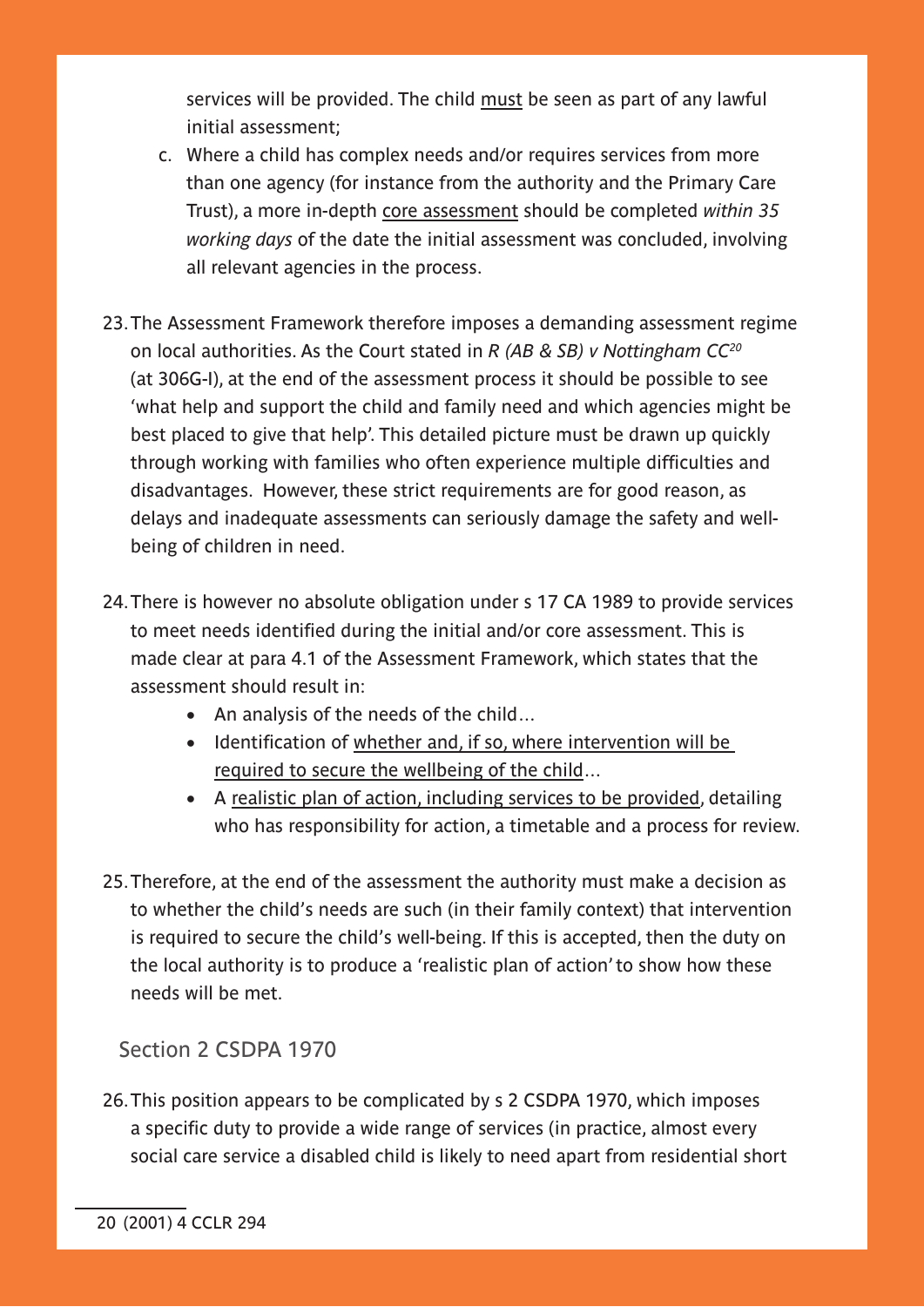breaks<sup>21</sup>) if the authority is satisfied that such a service is 'necessary in order to meet the needs of that person'. The duty under s 2 CSDPA applies to disabled children as well as disabled adults; see s 28A CSDPA. It is well established that the duty under s 2 CSDPA 1970 cannot be avoided because of resource shortfalls; see for example *R v Kirklees MBC ex p Daykin22* at 525D. Further, if a service can be provided under s 2 CSDPA 1970 or s 17 CA 1989, it is provided under the 1970 Act, in essence because the more specific duty in the 1970 Act 'trumps' the general duty in the 1989 Act; see *R v Bexley LBC ex p B*. 23

- 27.In practice however, this is likely to be a distinction without a difference, because the duty under s 2 CSDPA 1970 only arises if the authority is satisfied that it is 'necessary' to provide services. It is open to an authority to decide that it will only be 'necessary' to provide services to disabled children under the 1970 Act where, after assessment, a judgment is made that 'intervention is required to secure the well-being of the child', i.e. where the test in the Assessment Framework (in relation to the CA 1989) is made out.
- 28.What all the above comes down to is that while authorities must make a judgment, based on a careful assessment, as to whether an individual child requires support, once a judgment has been made that a child does need support, that support must be provided. Of course, an authority which determines that support is not required may be challenged in the High Court on an application for judicial review on the basis that the assessment fails to comply with the Assessment Framework or is otherwise unlawful and/or that the service provision decision is irrational or otherwise unlawful in the light of the assessment.
- 29.There is therefore an essential distinction between *judgment* and *discretion* in the provision of services for disabled children (and indeed many areas of public law). While an authority must exercise its *judgment* at the conclusion of an assessment as to whether services are necessary, if it concludes that services are necessary it has no *discretion* as to whether or not to provide services – the necessary services must be provided. This is certainly true in respect of s 2 CSDPA 1970 (under which the vast majority of services for disabled children will be provided) and almost certainly true under s 17 CA 1989 (primarily in relation to residential short breaks), as a result of the requirements of the

- 22 (1998) 1 CCLR 512
- 23 (2000) 3 CCLR 15

<sup>21</sup> Which will generally be provided under the s 17(6) CA 1989 general duty or the s 20(4) CA 1989 power unless the specific duty under s 20(1) CA 1989 arises; see below.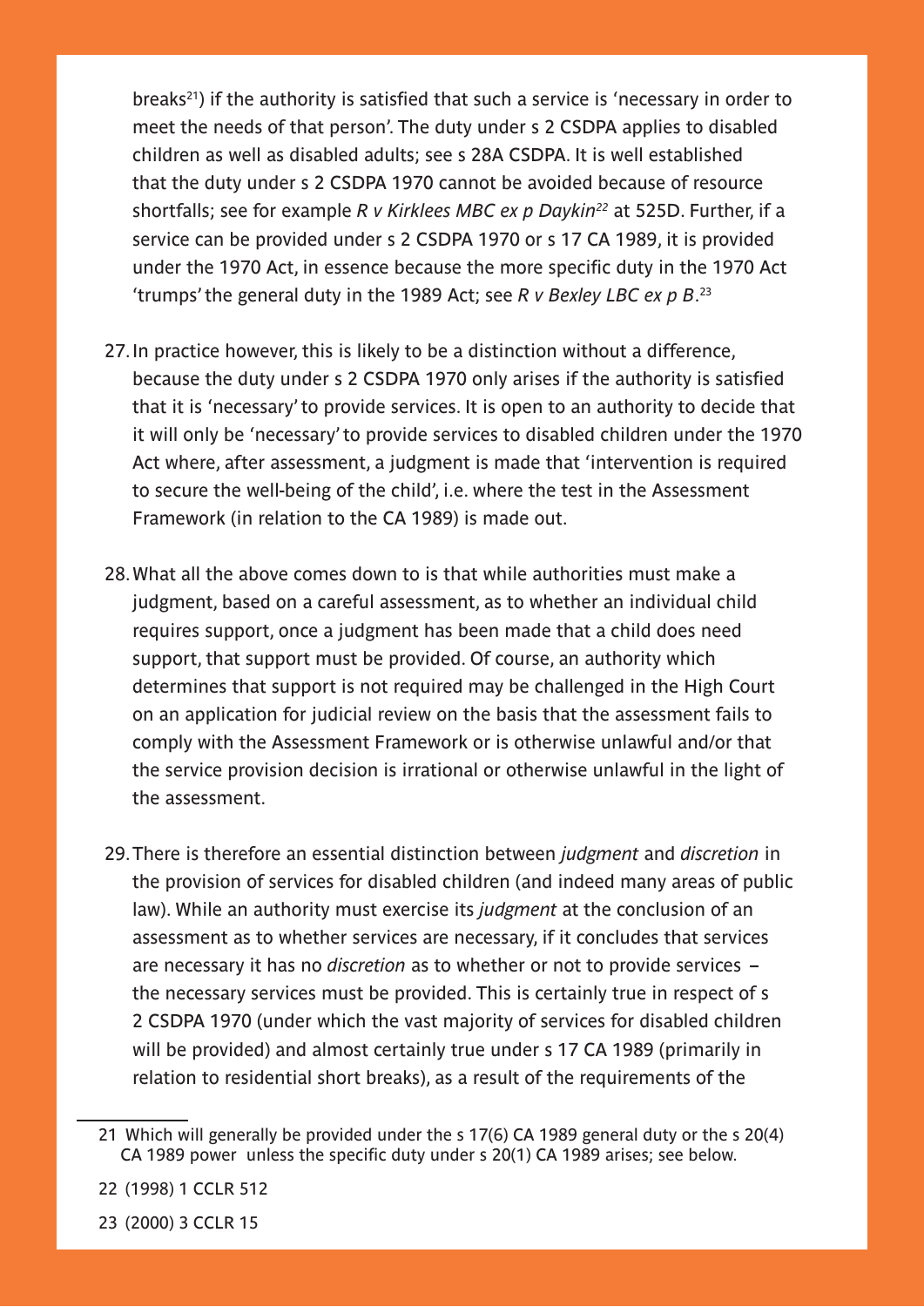Assessment Framework for a 'realistic plan of action' to be drawn up to show how intervention to secure a child's well-being will be put in place.

#### Section 20(1) CA 1989

- 30.One further duty merits careful consideration in the context of disabled children's services. This is the duty under s 20(1) CA 1989 to provide accommodation to children who need it because (amongst other reasons) their parents are 'prevented' from providing them with suitable accommodation and care (s 20(1)(c)). In *R (G) v Southwark LBC24*, the House of Lords confirmed that this specific duty must be complied with if the qualifying criteria are met.
- 31.In *R (JL) v Islington LBC25*, JL's mother argued that the residential short break care that JL required was being provided under s 20(1) CA 1989 because she was prevented from providing the claimant with suitable accommodation and care by reason of a combination of JL's needs and her own needs. Mrs Justice Black rejected this submission on the facts of the case (judgment at [97]). However, Black J did accept that it was possible that a parent of disabled child could be 'prevented' from providing him with suitable accommodation and care such as to engage the s 20(1) CA 1989 duty. This duty could then be complied with by providing residential short break care (judgment at [82]). Importantly, Black J held that the s 20(1) duty would arise only if there was an 'actual crisis', not a 'possible or prospective' crisis. Black J also confirmed that s 20(1) CA 1989 imposes an absolute duty similar to that imposed by s 19 EA 1996, in relation to which resource constraints are irrelevant (see above). This was (in part) because s 20(1) concerns accommodation, which is a 'fundamental necessity' (judgment at [70]).
- 32.Given the strength of the CA 1989 s 20(1) duty and the increasingly desperate position in which many families with disabled children are likely to find themselves as a result of the global cuts to welfare benefits and public services, it is likely that further attempts will be made to establish that a disabled child is entitled to residential short breaks under s 20(1)(c) of the 1989 Act. Part of the potential importance of this in an individual case will be that *R(JL) v Islington* clearly establishes that eligibility criteria cannot be used to limit access to services where the s 20(1) criteria are met; judgment at [71].

Eligibility Criteria and 'Personalisation'

24 [2009] UKHL 26 25 (2009) 12 CCLR 322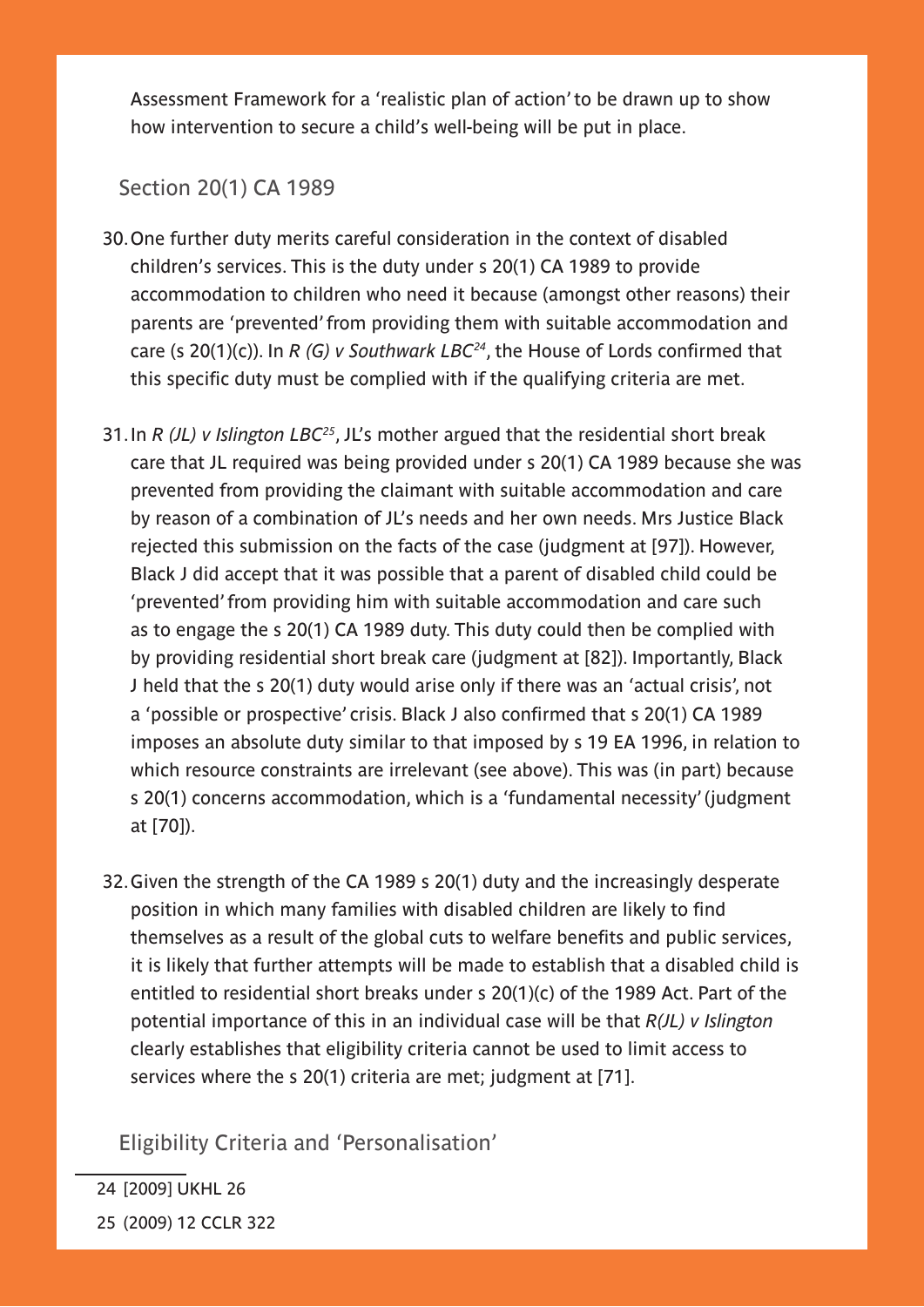- 33.In relation to the duties contained in s 2 CSDPA 1970 and s 17 CA 1989, *R (JL) v Islington* establishes that eligibility criteria can be lawful, so long as they (i) only limit the pool of children who are eligible for provision, not the amount of provision to be made to eligible children, (ii) do not prescribe a fixed maximum amount of support, (iii) are applied after (not instead of) a lawful assessment of needs and (iv) are set with due regard to the disability equality duty in s 49A DDA 1995 (see below). Breaches of the requirements summarised above persuaded Black J to strike down Islington's eligibility criteria (and resulting service provision decision in JL's case) as unlawful (judgment at [126]).
- 34.The judgment of Black J in *R (JL) v Islington* highlights the dangers inherent in public bodies seeking to apply standard formula to the determination of an individual disabled child's needs and eligibility for services. While the *JL* judgment means that lawful eligibility criteria are still theoretically possible, any lawful criteria would have to be so nuanced that they may be practically useless. It may use far less time and money for an authority to simply accept that it must assess disabled children's needs and make service provision decisions on an individual basis (perhaps using some very broad criteria for the test of whether services are 'necessary') than to design complex eligibility criteria and defend itself against the resulting legal challenges that will inevitably follow. The complexities inherent in any attempt to set eligibility criteria for disabled children's services may explain why, despite Black J stating that there was a 'pressing need for guidance' on eligibility criteria (at [125] in her judgment in *JL*), no such guidance has been forthcoming from central government.
- 35.As with eligibility criteria, the application of Resource Allocation Systems (RAS) and other 'personalisation' approaches familiar from adult social care is also problematic in relation to children's services. The potential risks associated with the RAS approach is that it breaks the link between the assessment of need and the service provision decision by inserting a process by which an 'indicative budget' is determined, very often based on a self assessment questionnaire rather than a lawful community care assessment. The judgment of the Court of Appeal in *R (Savva) v Kensington and Chelsea26* makes clear that while RAS schemes may be used as a 'starting point' to give an indication of the level of funding which may be required, they cannot dispense with a local authority's 'absolute duty' to meet assessed needs through services or direct payments<sup>27</sup> once it has concluded that such services are necessary (judgment at [7]). This is all the more so in the context of children's services given the possibility that
- 26 [2010] EWCA Civ 1209
- 27 Under s 17A CA 1989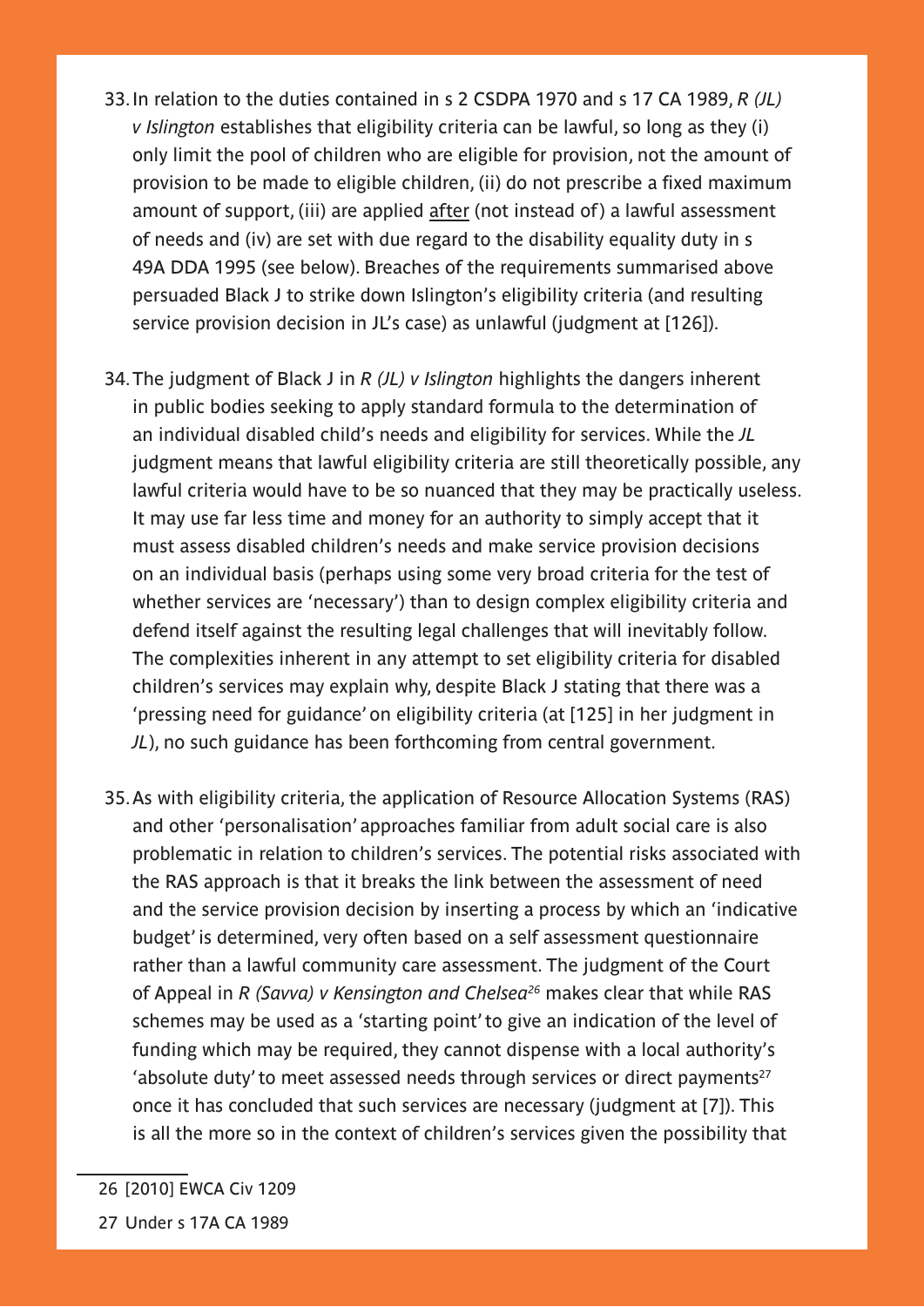they may be provided under the s 20(1) CA 1989 duty.

#### **Conclusion**

36.To conclude on children's services, there is an increasing gap between what the law requires and what policy encourages. While the policy direction over the past 10 years has been towards more flexible assessments, the application of complex eligibility criteria and the calculation of support packages through RAS schemes, the legal duties remain to assess an individual disabled child's needs, determine whether those needs should be met through the provision of services and if so provide services to meet needs. As budgets shrink and while the legal duties remain, it is likely that local authorities will increasingly be required by the Courts to comply with what the law mandates rather than what central or local government proposes as policy at any given time.

#### **Health**

37.By contrast to education and children's services, the duties owed to disabled children by health services (currently generally owed by PCTs) have frequently not been given significant consideration by the Courts. Further, much of the guidance given to PCTs in relation to disabled children (most critically the Children's National Service Framework) is non-statutory and only the most blatant disregard to non-statutory guidance is likely to result in a successful judicial review application. However, there are a number of important duties on PCTs which must be properly understood by commissioners and managers within both PCTs and their partner authorities.

38.Firstly, there are important general duties on PCTs to:

- a. Ensure that the views of disabled children and their families inform the planning and provision of health services, see s 242 NHS Act 2006;
- b. Co-operate with local authorities to 'secure and advance' the health of disabled children, see s 82 NHS Act 2006; and
- c. Co-operate with local authorities and others to 'safeguard and promote' the welfare of disabled children, see s 10 CA 2004.
- 39.Secondly, the fundamental duties on the Secretary of State under sections 1 and 3 of the NHS Act 2006 to secure the provision of a 'comprehensive' NHS are delegated to PCTs. This duty includes securing the provision of 'after-care' services for disabled children, which would encompass all the therapeutic and other health services disabled children may need.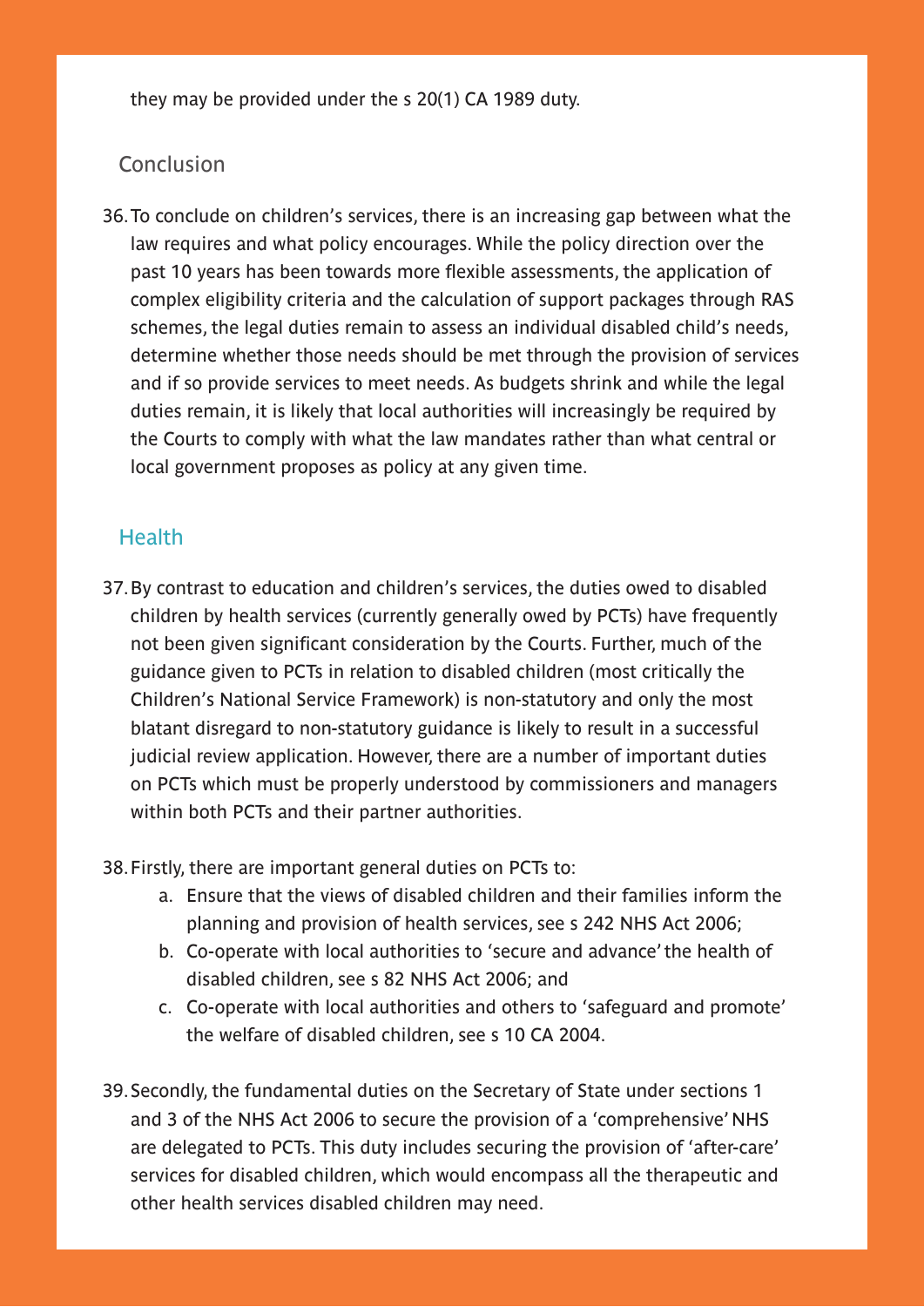- 40.Thirdly, although there is no explicit duty under the NHS Acts on PCTs to assess disabled children's healthcare needs, there is almost certainly an implied duty to do so, as there is in relation to children's services (see above). If nothing else, an assessment will be required so that PCTs can decide rationally and reasonably whether it is necessary to provide services to an individual disabled child. PCTs may have more flexibility in conducting an assessment that their colleagues in children's services as they are not bound by the Assessment Framework. However, it may well be at the very least good practice for PCTs to follow the Assessment Framework in many cases involving disabled children, and it may also be essential for PCTs to engage fully in a 'core assessment' process to enable their local authority colleagues to comply with their duties under the Assessment Framework.
- 41.Fourthly, where a PCT accepts (following assessment) that it is necessary to provide services to a disabled child, it will have a duty to do so under sections 1 and 3 of the NHS Act 2006. This will include provision of therapy<sup>28</sup>, child and adolescent mental health services<sup>29</sup>, palliative care services for children with lifelimiting conditions and equipment services, including wheelchairs. The decision as to whether it is necessary to provide a particular piece of equipment or therapy to a disabled child must take full account of the child's Article 8 ECHR rights, including their right to develop their personality and function socially (see below). As with local authorities, once a PCT has exercised its judgment and found that a particular service or support is necessary, it will be unlawful for the PCT then not to provide it.
- 42.Fifthly, where a child has a 'primary' health need, the PCT may need to take lead responsibility for the child's care package and may have the duty to provide any 'short break' care the child requires; see *R (D) v Haringey LBC30.* A child with a 'primary' health need will be eligible for 'children's continuing care'. This must be distinguished from NHS continuing healthcare for adults, as generally adult care packages will an either/or responsibility for the local authority or the PCT whereas disabled children with significant health needs will generally need input from both the PCT and the local authority. The process of determining whether a disabled child is eligible for continuing care is prescribed in a new 'National

<sup>28</sup> Unless sufficient therapy is being provided by the local authority through Part 3 of a child's SSEN, which should quantify and specify 'educational' therapy required, including generally speech and language therapy.

<sup>29</sup> Which may also be required under the Mental Health Act 1983

<sup>30 [2005]</sup> All ER (D) 256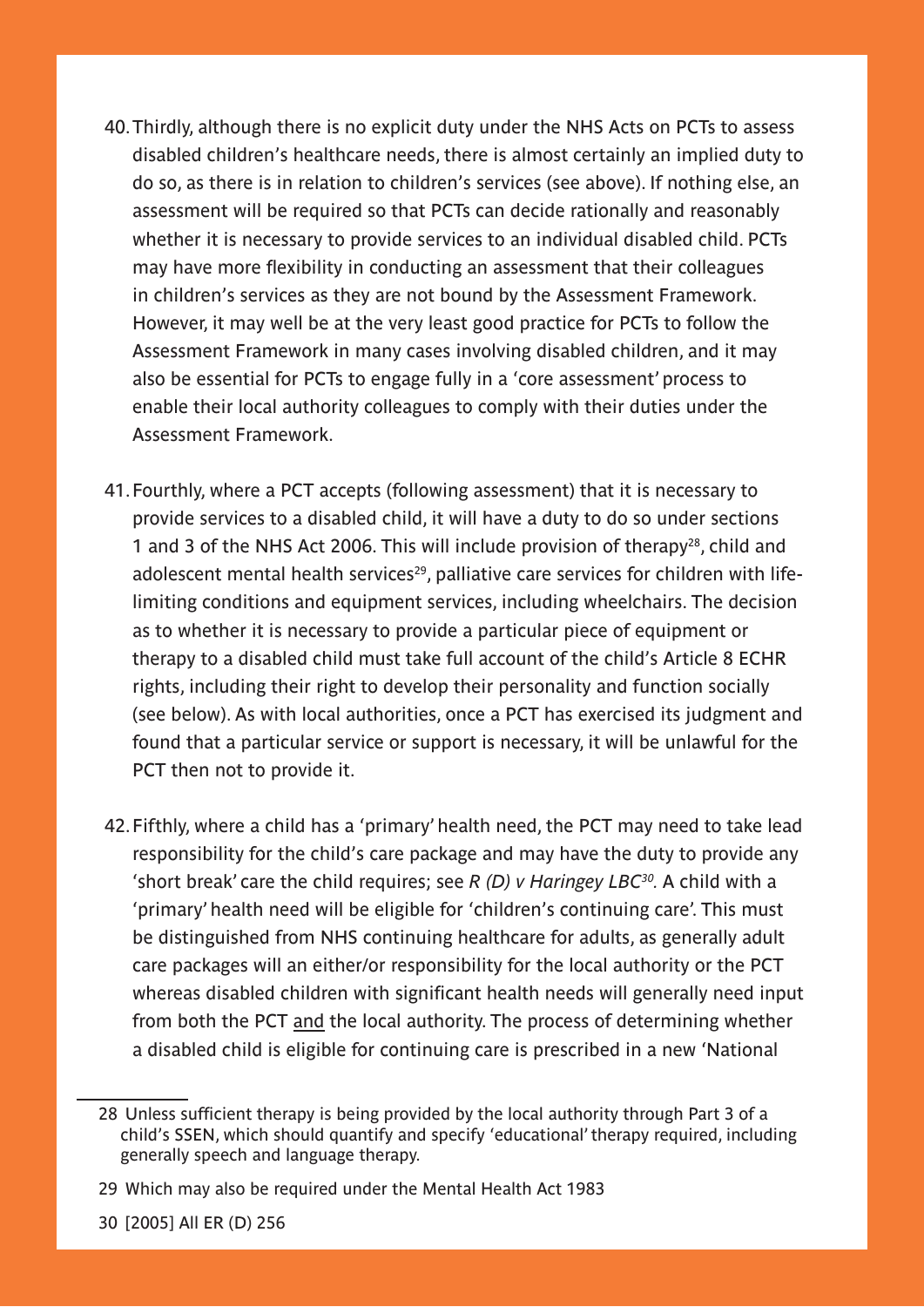Framework'31 and its accompanying Decision Support Tool. The continuing care 'pathway' established by the National Framework requires three phases to be followed – assessment, decision-making and arrangement of provision.32 A PCT which failed to follow the National Framework would be acting irrationally and unlawfully.

#### Direct Payments

43.One important issue in relation to duties on PCTs is direct payments. At present, a PCT may not provide support to a disabled child (or adult) by way of a direct payment.33 This situation is likely to change as section 12A of the NHS Act 200634 empowers PCTs to make direct payments, but this provision is not yet in force other than in a limited number of pilot areas. However, while PCTs generally remain prohibited from making direct payments to disabled children there is nothing to prevent PCTs transferring funds to local authorities<sup>35</sup> to increase direct payments made to disabled children under s 17A CA 1989. Moreover, the Courts have approved the concept of 'User Independent Trusts'36 where PCT money is held in a separate trust and used to purchase a bespoke package of care for a disabled person – in effect, a virtual direct payment or 'individual budget'. PCTs cannot therefore simply resist requests for personalised care packages from disabled children and their families on the basis that they have no power to make direct payments.

#### Conclusion

- 44.It can therefore be seen that PCTs have parallel duties to those placed on local authority children's services departments in relation to disabled child. Where a disabled child has significant health needs, it will be necessary for the PCT to assess those needs (generally as part of a multidisciplinary core assessment) and then make a decision as to whether the child's needs call for the provision of services. In cases where the child has a 'primary' health need (and particularly where requiring the local authority to provide services would involve creating a
- 31 *National Framework for Children and Young People's Continuing Care*, Department of Health, 2009
- 32 This of course mirrors the requirements on local authorities under the Assessment Framework
- 33 *R (Harrison) v Secretary of State for Health* [2009] EWHC 574 (Admin)
- 34 Inserted by s 11 Health Act 2009
- 35 Under s256 NHS Act 2006
- 36 See *Gunter v SW Staffordshire PCT* [2005] EWHC 1894 (Admin)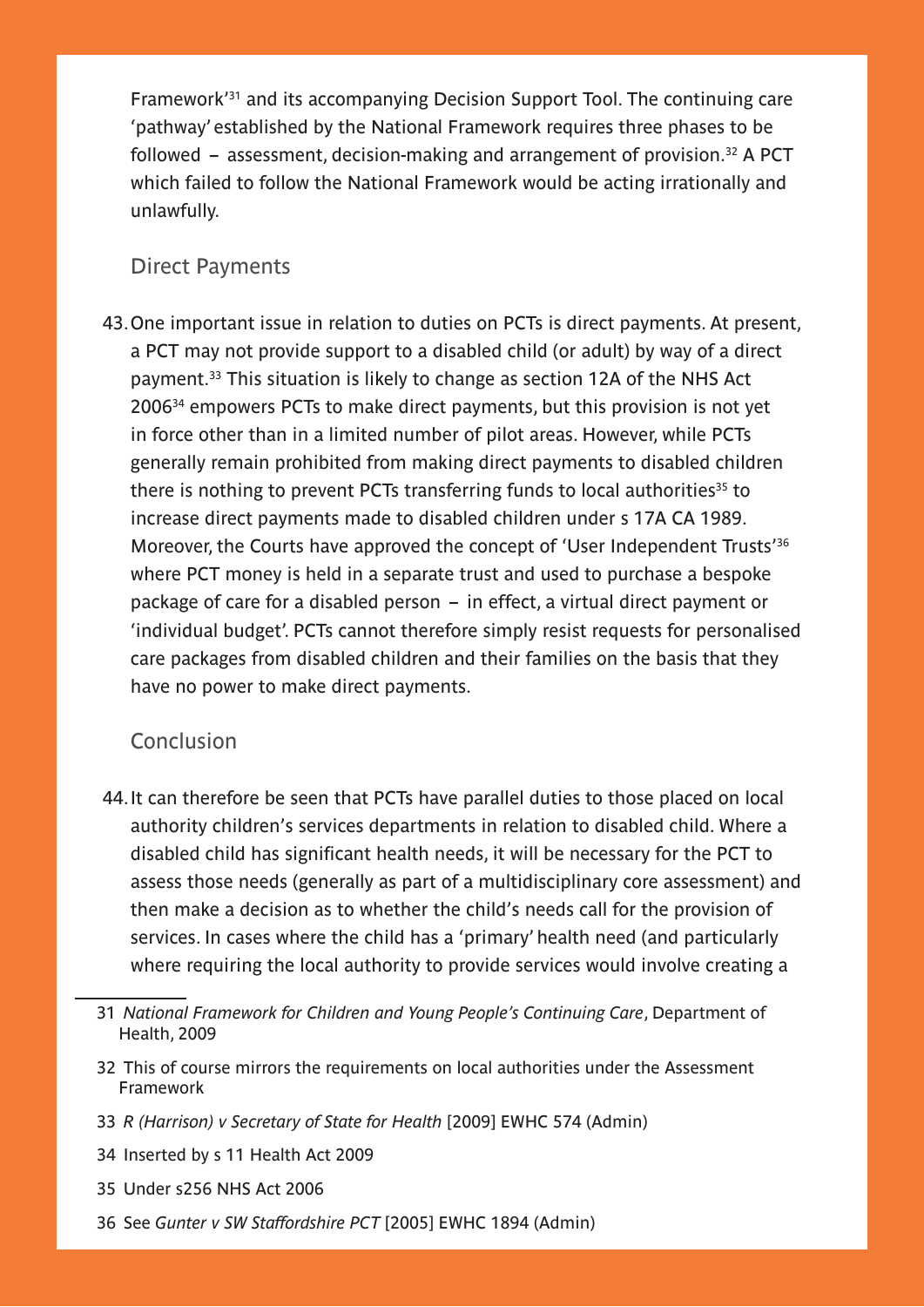'substitute NHS'37), then the PCT may well have lead or even sole responsibility for the child's care package. Given the relative protection given to NHS budgets by contrast to children's services budgets in the CSR, the duties on health bodies (PCTs and whatever their successors may be) are likely to take on ever greater importance.

## Article 8 ECHR

- 45.As a result of the Human Rights Act (HRA) 1998, a public body which fails to respect a person's rights to family and private life under Article 8 ECHR is acting unlawfully.<sup>38</sup> The nature and extent of these obligations is often poorly understood. In part this is because Article 8 is the most 'unruly' of the Convention rights<sup>39</sup>, as its requirements are always intensely fact-specific. Despite this, Article 8 remains a powerful legal duty (through the HRA 1998) which can be used to protect services for disabled children.
- 46.It is important to remember from the outset that Article 8 requires respect for two distinct but linked rights, the right to family life and the right to private life. The right to respect for family life is more readily understood, and imposes a duty to respect all forms of family life, not just a traditional 'nuclear' family. However, the right to private life is particularly important for disabled children. Private life includes a person's ability to function socially<sup>40</sup> and a person's 'physical and psychological integrity'.41 In effect, this means that disabled children have a qualified right under Article 8 (qualified in the ways set out below) to services and support to enable their personalities to develop and for them to function socially.
- 47.Article 8 provides that there shall be no interference with a person's right to respect for family and private life other than is (i) in accordance with the law, (ii) in pursuit of one of the specified legitimate aims and (iii) is 'necessary in a democratic society', in other words proportionate. It being obvious that

- 38 Section 6 of the Human Rights Act 1998. This duty applies to all public bodies, including local authorities and PCTs.
- 39 As described by Stanley Burnton J in *R (Wright) v Secretary of State for Health* [2006] EWHC 2886 (Admin)
- 40 *R (Razgar) v Home Secretary* [2004] 2 AC 368 per Lord Bingham at [9])
- 41 *Pretty v UK* (2002) 35 EHRR 1. The *Pretty* case concerned assisted suicide but the emphasis placed by the European Court of Human Rights on an individual's autonomy being protected by Article 8 ECHR applies equally to cases involving disabled children.

<sup>37</sup> *R (D) v Haringey*, as above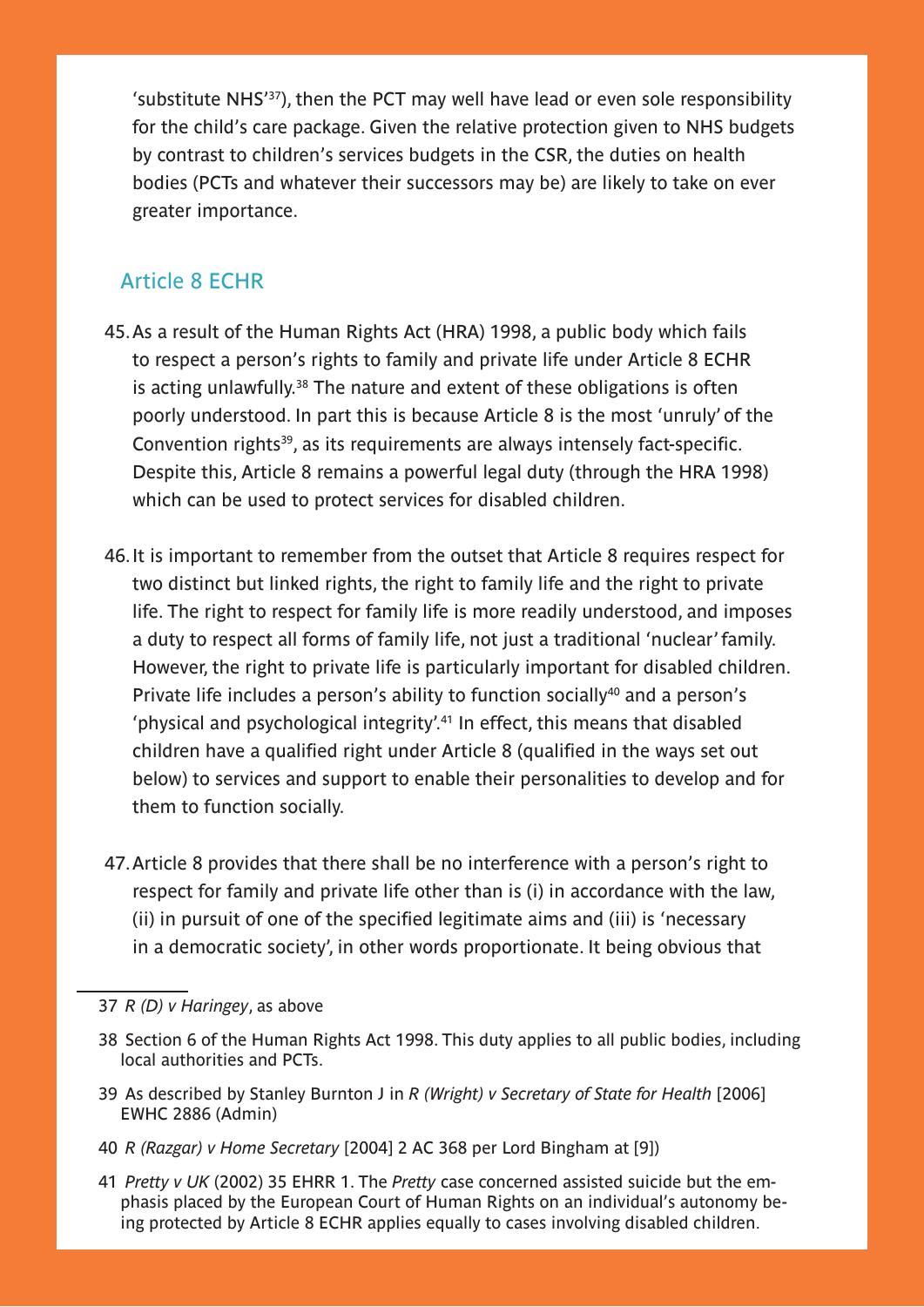(for example) a decision to cut or withdraw services is an 'interference' with a disabled child's Article 8 rights (most likely both the family life and private life aspects), this interference must then be justified with regard to the three requirements above. All of the justifications must be established for an interference to be lawful.

- 48.It is likely that any interference will be in pursuit of a legitimate aim, either 'economic well-being' or 'the rights and freedoms of others' (i.e. the need to use scarce resources to meet the needs of as many people as possible). So the question will be whether the interference is (i) in accordance with the law and if so (ii) whether it is proportionate.
- 49.It is therefore obvious that the first thing a public body must do to avoid a breach of a disabled child's Article 8 rights is ensure that its actions are 'in accordance' with the law. Importantly, recent decisions of the European Court of Human Rights have established that 'law' for the purposes of Article 8 is not limited to primary or secondary legislation but may include administrative orders and instructions that do not, of themselves, have the force of law.42 This means that a failure to follow statutory guidance, for example the assessment requirements of the Assessment Framework, may make any subsequent interference with a child's Article 8 ECHR rights not 'in accordance with the law' and as such unlawful.
- 50.Even if all the relevant law and guidance has been complied with, the final test under Article 8 ECHR is whether the decision is proportionate ('necessary in a democratic society'). The definitive statement of the law in relation to proportionality is found in the speech of Lord Bingham in *Huang v Home Secretary*. 43 Lord Bingham first reiterated that proportionality requires there to be a sufficiently important objective and a rational connection between the objective and the measures used and further that the means used must be no more than necessary to accomplish the objective. Importantly, Lord Bingham then added that the 'overriding requirement' was 'the need to balance the interests of society with those of individuals and groups'. This is therefore the ultimate 'balancing act' which Article 8 requires; for our purposes, the question is whether the wider economic interest justifies the decision to withdraw or reduce services to a particular child or family. Again, while answering this question requires a local authority (or the Court if the authority's decision is challenged) to exercise a judgment, if the judgment falls in the child's favour

<sup>42</sup> See for example *Liberty v United Kingdom* (2009) 48 EHRR 1

<sup>43 [2007] 2</sup> AC 167 at [19]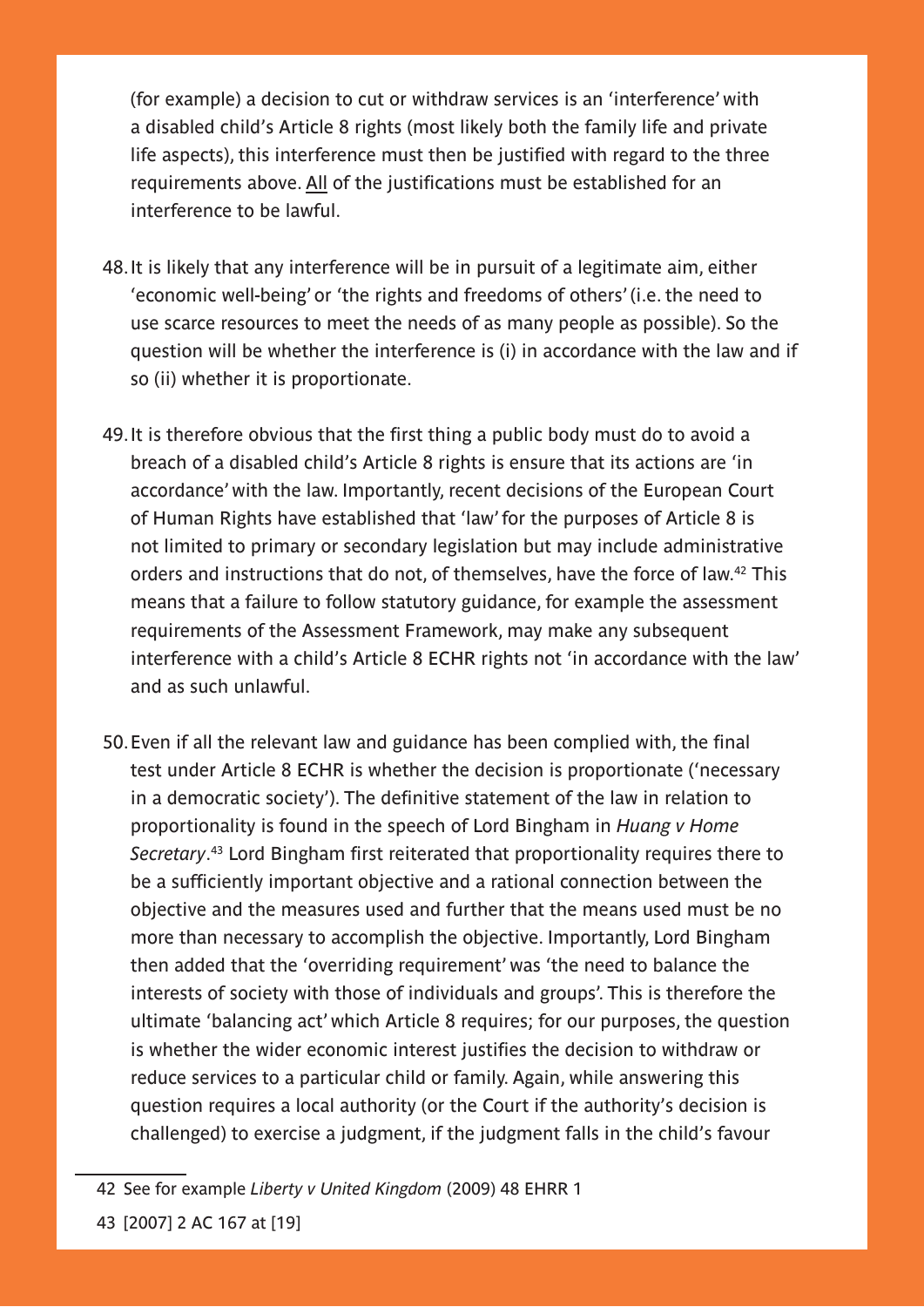there is no discretion to cut or withdrawn services, as any such decision would breach Article 8 and thereby be unlawful (s 6 HRA 1998).

- 51.What about a situation where a child is not yet receiving services? Is there a 'positive' obligation under Article 8 for an authority to show respect for the child's right to family and/or private life through providing services? The answer is, in effect, that the same tests apply under Article 8 to a decision not to provide services as it does to a decision to cut or withdraw services, i.e. is the decision 'in accordance with the law' and, if so, is it proportionate?
- 52.It can no longer be in doubt that Article 8 may impose positive obligations on the state as well as prohibiting 'interferences' with an individual's private and family life. Positive action may be required under Article 8 in order to 'enable family life to continue' (*Anufrijeva v Southwark LBC44* at [43]) or to 'ameliorate and compensate' for restrictions experienced by disabled people (*Price v UK45*). In particular, Article 8 may positively require a service to be provided in order to ensure respect for a disabled child's human dignity, which is the 'very essence of the Convention' (*Pretty v UK* at [65]). So ensuring an individual disabled child can realise their human potential and live a life with dignity may require a public body to act as well as not to act.
- 53.The ECHR, including Article 8, is intended to guarantee rights which are 'practical and effective' not 'theoretical or illusory'; see for example *Airey v Ireland46* at [24]. The obligations on local authorities and other public bodies to help disabled children realise their rights to family and private life must be seen in this context. Ultimately, it may well be the case that the Convention and domestic law require the same thing, being that where intervention is necessary to secure the well-being of a disabled child, local authorities and others are under a duty to act and may be compelled to do so by the Court on an application for judicial review.

# **Part 2 – Wider Obligations**

54.In addition to the central duties owed to individual disabled children, there are

- 45 (2002) 34 EHRR 1285 per Judge Greve. This case involved the right to freedom from inhuman and degrading treatment under Article 3 ECHR but the principles also apply to the Article 8 rights.
- 46 (1979) 2 EHRR 305

<sup>44 [2004]</sup> QB 1124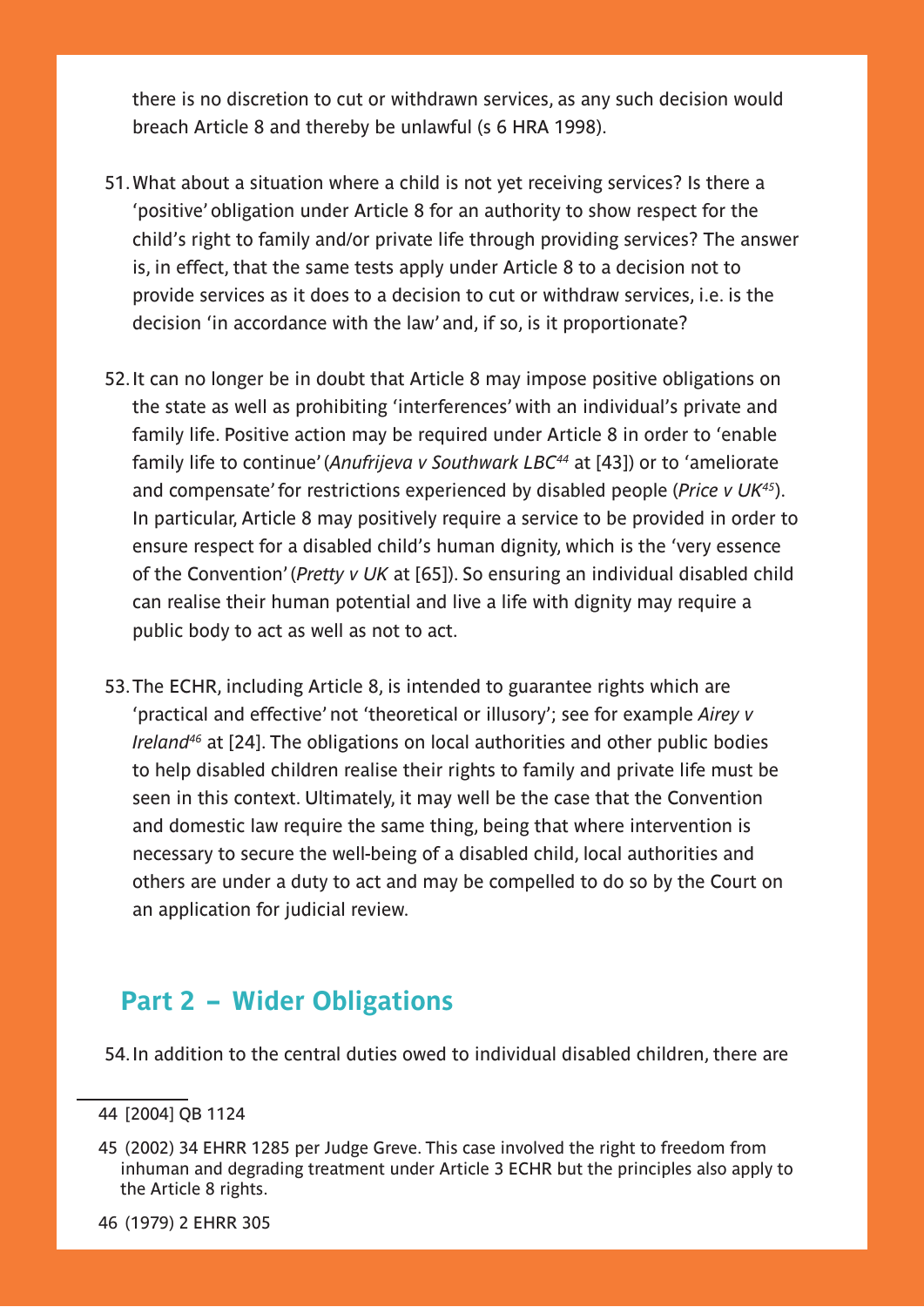also important wider obligations on public bodies which are taking decisions about the future of services for disabled children. This section will focus on three related duties:

- a. The duties in relation to consultation imposed by the 'common law'47;
- b. The obligations created by s 49A of the Disability Discrimination Act (DDA) 1995, the general disability equality duty; and
- c. The duty to have regard to the need to safeguard and promote the welfare of children established by s 11 of the Children Act (CA) 2004.

# Duty to Consult

- 55. Firstly, the common law has established a requirement (as an aspect of procedural fairness) that there should be adequate consultation with affected individuals when important decisions are taken by public bodies. The key judgment in this area is *R v North and East Devon Health Authority, ex p Coughlan48*. The requirements established by the *Coughlan* judgment can be summarised as follows:
	- a. Whether or not consultation is a statutory requirement, if undertaken it must be carried out properly;
	- b. This requires that consultation:
		- i. Be carried out when the proposals are still at a formative stage;
		- ii. Provides consultees with sufficient reasons in support of particular proposals to allow an intelligent response to be made;
		- iii. Provides adequate time for responses; and
		- iv. Ensures that the responses are conscientiously taken into account when the ultimate decision is taken.
- 56.It is particularly important to note that the requirements of a consultation, once launched, are no different if there is a statutory duty to consult than if the public body has decided to consult voluntarily. Given that every local area will now have parents councils and other forums which may well have a legitimate expectation that they will be consulted if significant changes are proposed to be made to disabled children's services, it can be assumed that any failure by local authorities or other bodies to consult properly on their plans will be open to challenge, including by way of judicial review. However, the remedy for any failure to consult lawfully will be an order from the Court that the public body consult again, which may only delay rather than totally defeat any attempt to cut services.

<sup>47</sup> That is, the general requirements of English law, not found in specific legislation but emerging from Court judgments over time and enforced by the higher Courts.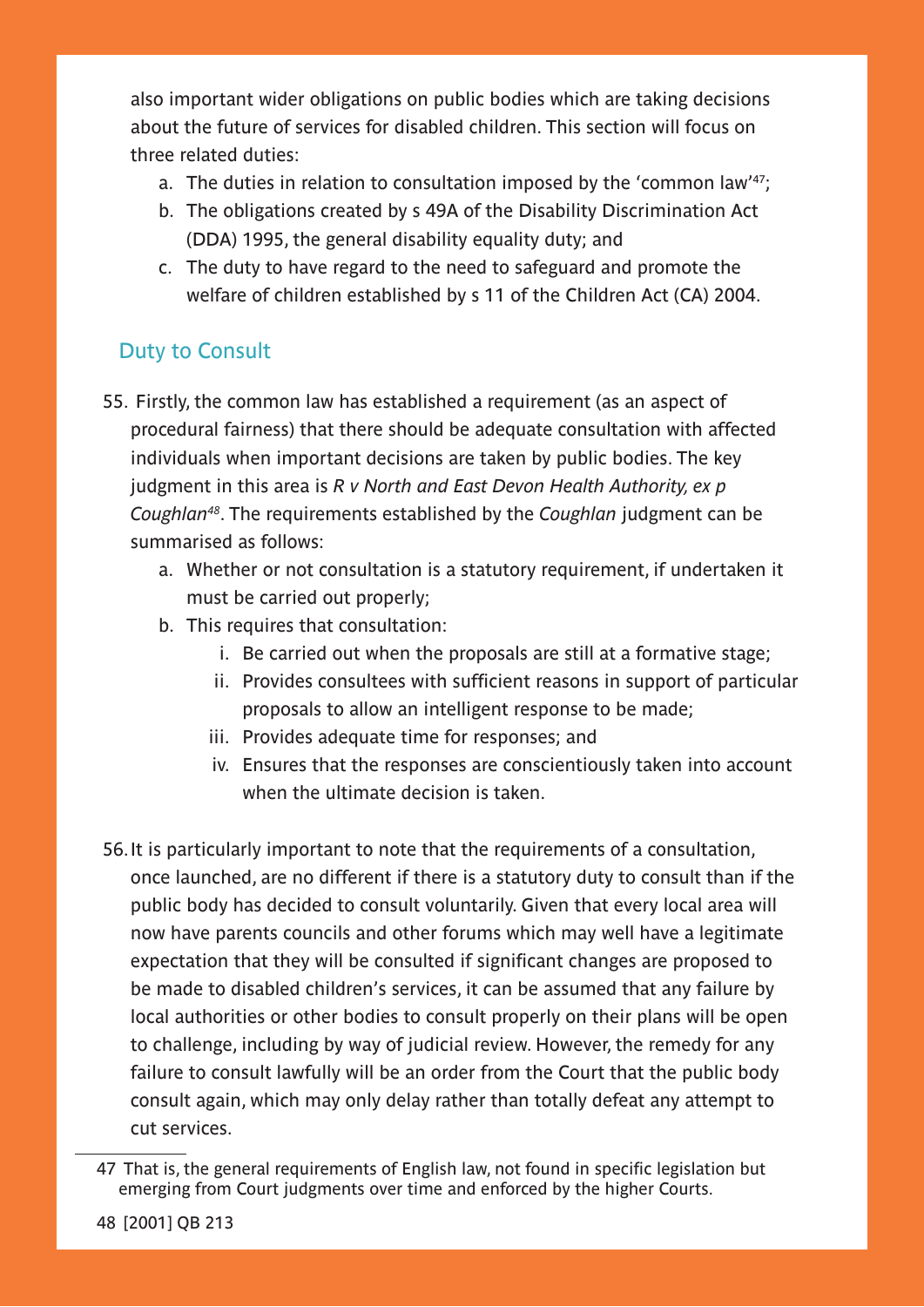## The Disability Equality Duty

- 57.A second important factor to consider in any service reconfiguration is the extent to which the public body has complied with its duty under s 49A Disability Discrimination Act (DDA) 1995. This duty applies to all aspects of the functions of public bodies, including decisions on individual cases (see *R (JL) v Islington LBC* and, most recently, *Pieretti v Enfield* [2010] EWCA Civ 1104), but is most frequently considered in relation to general decisions of public bodies. It should be noted that although the Equality Act 2010 has repealed most of the provisions of the DDA 1995, the s 49A DDA 1995 duty remains in force and is anticipated to remain so until April 2011, when it will be replaced by the relevant provision of the 2010 Act (section 149). The case law built up in relation to s 49A DDA 1995 is likely to remain relevant when the 2010 Act duty comes into force as the 2010 Act is intended to build not, not fundamentally change, the approach of the previous discrimination legislation including the DDA.
- 58.The duty on public bodies under s 49A DDA 1995 is to 'have due regard' to a range of specified 'needs' when carrying out their functions. The most important 'needs' for decisions on the future of disabled children's services are likely to be:
	- a. The need to promote equality of opportunity between disabled persons and other persons (s  $49A(1)(c)$ ); and
	- b. The need to take steps to take account of disabled persons' disabilities, even where that involves treating disabled persons more favourably than other persons (s 49A(1)(d));
- 59.The s 49A DDA 1995 duty has been the subject of significant consideration by the Courts and some key principles have emerged:'
	- a. Due' regard, as opposed to a duty merely to 'have regard', requires 'specific regard, by way of conscious approach, to the statutory criteria'; *R (Sanders) v Harlow District Council49* at [84];
	- b. The duty has to be considered rigorously, with an open mind and in substance, when the relevant decision is taken; *R (Brown) v Secretary of State for Work and Pensions50* at [92];
	- c. There should be some form of 'audit trail' or documentation to show that the duty was given due consideration at the appropriate time; *R (JL) v Islington* at [121]; and

<sup>49 [2009]</sup> EWHC 559 (Admin)

<sup>50 [2008]</sup> EWHC 3158 (Admin)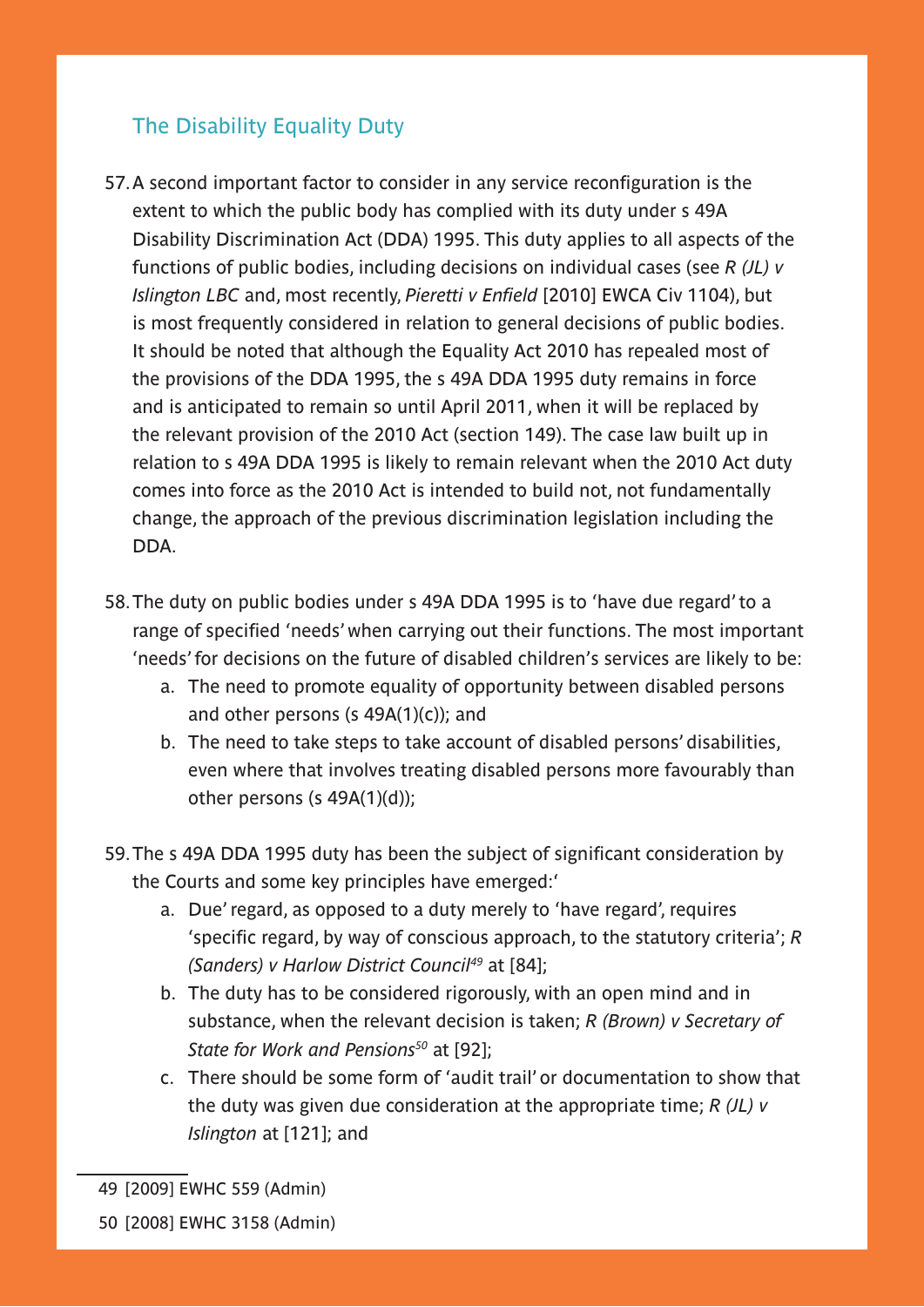d. Active steps are required to be taken to promote equality of opportunity when relevant decisions are made; *R(E) v Governing Body of the Jews Free School51* at [213] (in the context of the equivalent provision in the Race Relations Act 1976).

60.In *R (Domb and others) v Hammersmith and Fulham52* ('Domb'), the Court of Appeal (at [52]) reviewed an extensive list of equality duty cases and summarised the requirements of s 49A DDA 1995 as follows:

> I take from those summaries in particular the observations that there is no statutory duty to carry out a formal impact assessment; that the duty is to have due regard, not to achieve results or to refer in terms to the duty; that due regard does not exclude paying regard to countervailing factors, but is "the regard that is appropriate in all the circumstances"; that the test of whether a decision maker has had due regard is a test of the substance of the matter, not of mere form or box-ticking, and that the duty must be performed with vigour and with an open mind; and that it is a non-delegable duty.

- 61.What all this means in practice is that any public body proposing to cut the services it provides to disabled children must be able to demonstrate that it has had specific regard to the needs in s 49A DDA 1995, including the need to promote equality of opportunity for disabled children compared with their nondisabled peers and the need to take steps to take account of disabled children's disabilities, in reaching this decision. The public body does not have to actually ensure (for example) the achievement of equality of opportunity for disabled children – but it may be extremely difficult for a public body which is proposing a substantial cut to disabled children's services to show how it has had 'due regard' to the specified 'needs', particularly if it is taking no other measures to mitigate the impact of this decision.
- *62.Domb* is perhaps the most interesting decision in relation to the role of the s 49A DDA 1995 duty in the context of the coming cuts. In this case, the Court of Appeal were asked to consider whether Hammersmith and Fulham had given due regard to the disability, race and gender equality duties in deciding to begin charging for home care services to disabled adults. Importantly, no challenge was made to a decision which had already been taken in the authority's budgetsetting process that council tax would be reduced by 3%. Having taken this decision, the choice for the authority's cabinet was presented as being between (a) charging for services or (b) raising their eligibility criteria so that 'moderate'
- 51 [2008] ELR 445

<sup>52 [2009]</sup> EWCA Civ 941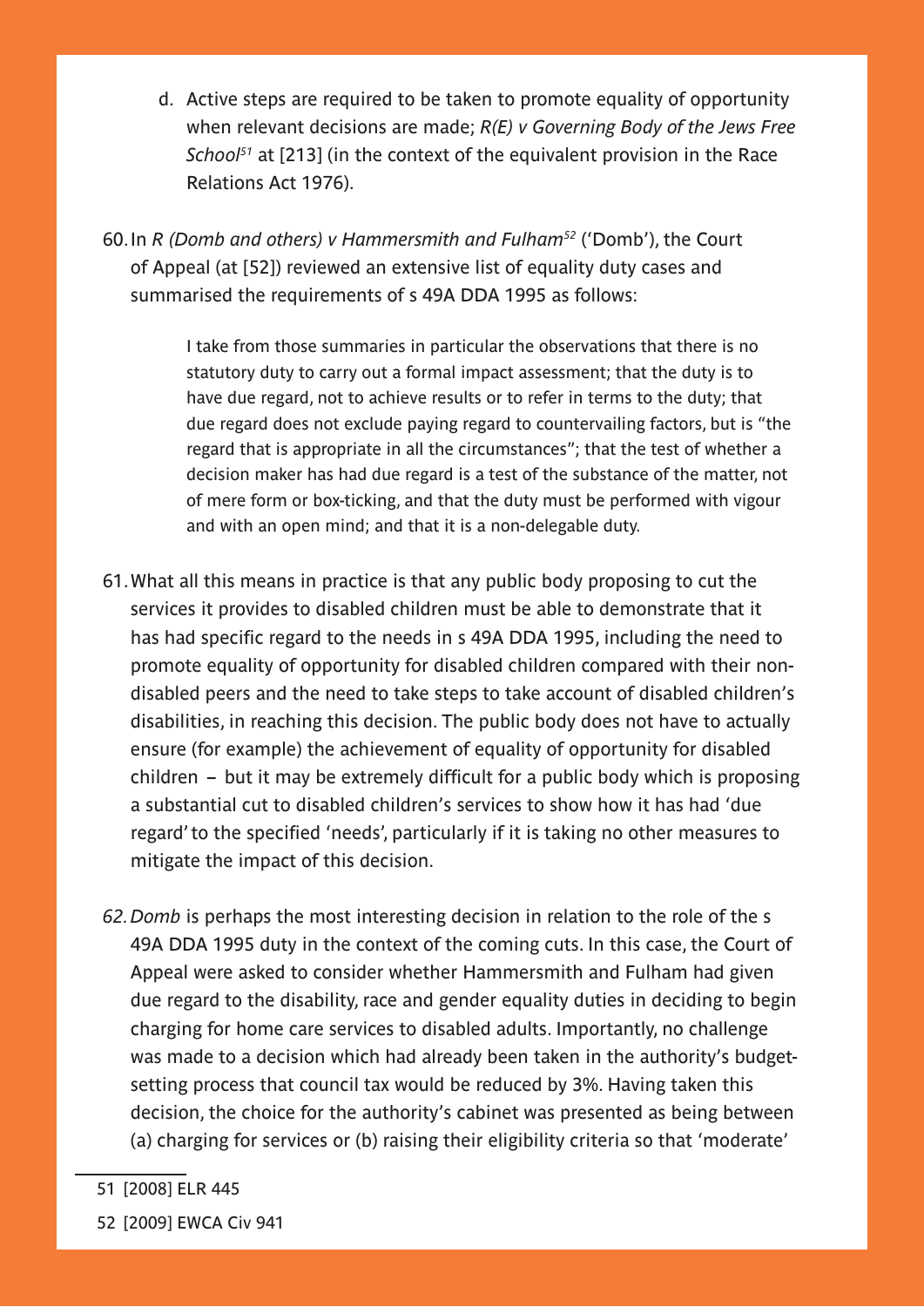needs would no longer be met.

63.A 12 week consultation process (about which generally no challenge was brought) included various equality impact assessments. Rix LJ, giving the leading judgment for the Court of Appeal, concluded that the authority had, in substance, had regard to the need to eliminate discrimination and promote equality of opportunity (judgment at [75]). However, Rix LJ was clearly troubled by what he described (judgment at [54]) as the claimant's 'big point', which was that the authority could not be said to have paid due regard to its equality duties when the options had been so limited by the decision to cut council tax. Rix LJ decided that this point could not be 'grappled with' in *Domb* because the budget decisions had already been taken. However, as a general observation he stated as follows (at [62]):

> I am far from saying, however, that in another case, it might not be necessary for a local authority to be able to demonstrate…that it had considered, in substance and with the necessary vigour, whether it could by any means avoid a decision which was plainly going to have a negative impact on the users of existing services.

64.In a short concurring judgment, Lord Justice Sedley made the same point in even more trenchant language (judgment at [78] and [80]):

> I agree that this appeal fails; but I do so with very considerable misgivings because the appeal itself has had to be conducted on a highly debatable premise – that the prior decision of the local authority that council tax was to be cut by 3% had to be implemented…

…

As Rix LJ indicates, and as I respectfully agree, there is at the back of this a major question of public law: can a local authority, by tying its own fiscal hands for electoral ends, rely on the consequent budgetary deficit to modify its performance of its statutory duties? But it is not the issue before this court.

65.The judgment of the Court of Appeal in *Domb*, and in particular that of Sedley LJ, is an open invitation to any group affected by a cut to services to challenge that decision under the equality legislation by attacking the high-level budgetary decisions which may have made such a cut 'inevitable'. To make this a reality, parents' forums and other local groups may need to start taking as keen an interest in their local authority's budget-setting processes as they do in the specific decision-making processes on the future of disabled children's services. Public bodies on the other hand will want to avoid the possibility of expensive and time-consuming challenges to strategic decisions by making sure that due regard is paid (and can be shown to have been paid) to the needs set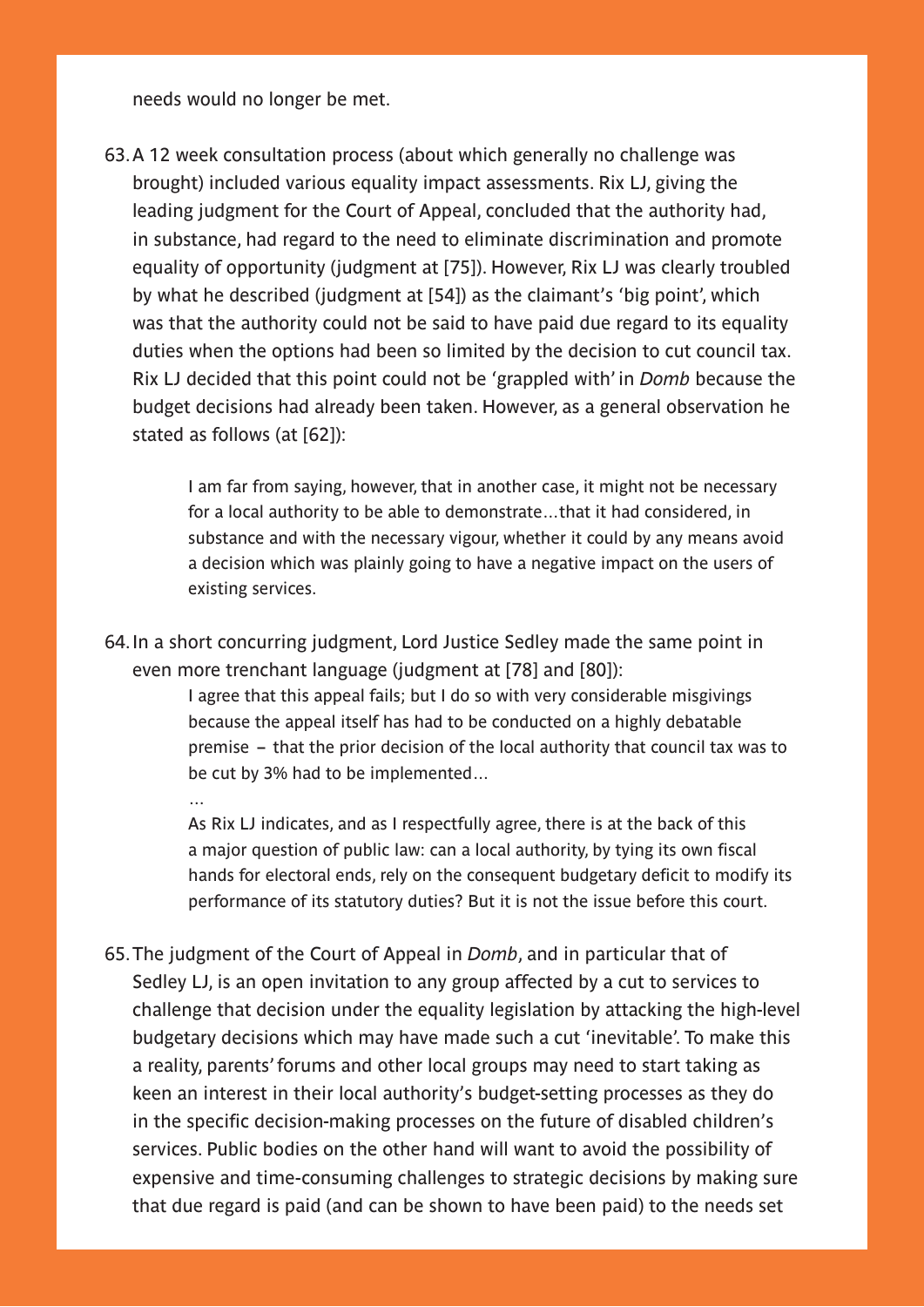out in s 49A DDA 1995 when these decisions are taken.

## The Safeguarding and Welfare Duty – CA 2004 s 11

66.Much of the analysis above also applies to the duty on local authorities established by s 11 CA 2004 to have regard to the need to safeguard and promote the welfare of children in carrying out their functions. At s 11(2), the 2004 Act states:

> *Each person and body to whom this section applies must make arrangements for ensuring that –*

- *i. their functions are discharged having regard to the need to safeguard and promote the welfare of children; and*
- *ii. any services provided by another person pursuant to arrangements made by the person or body in the discharge of their functions are provided having regard to that need.*
- 67.The duty is therefore framed in similar terms to the general equality duties. This duty has to be discharged in accordance with associated statutory guidance<sup>53</sup> which makes clear that decisions affecting children should be consistent with the five "well-being" criteria found in section 10 of the 2004 Act (an stemming from the Every Child Matters green paper), namely:
	- a. Physical and mental health and emotional well-being;
	- b. Protection from harm and neglect;
	- c. Education, training and recreation;
	- d. Making a positive contribution to society; and
	- e. Social and economic well-being
- 68.It is therefore highly arguable that the same approach adopted by the Courts in relation to the equality duties should also be adopted if any challenge is made to a local authority's decision making under s 11 CA 2004. The essential question for the Court would be whether the authority could show that, in substance, any decision was taken with the need to safeguard and promote children's well-being firmly in mind. Again, it remains unclear how much leeway the Court will be prepared to give an authority which argues that its budgetary pressures mean it has to cut services even if to do so would be certain to adversely affect the welfare of children. At the very least, authorities will be required by the Courts under this duty to undertake a similar balancing exercise to that required under the equality duties, rather than simply applying an arbitrary cut to services to vulnerable children.

<sup>53</sup> *Statutory Guidance on Making Arrangements to Safeguard and Promote the Welfare of Children under Section 11 of the Children Act 2004*, DfES, 2007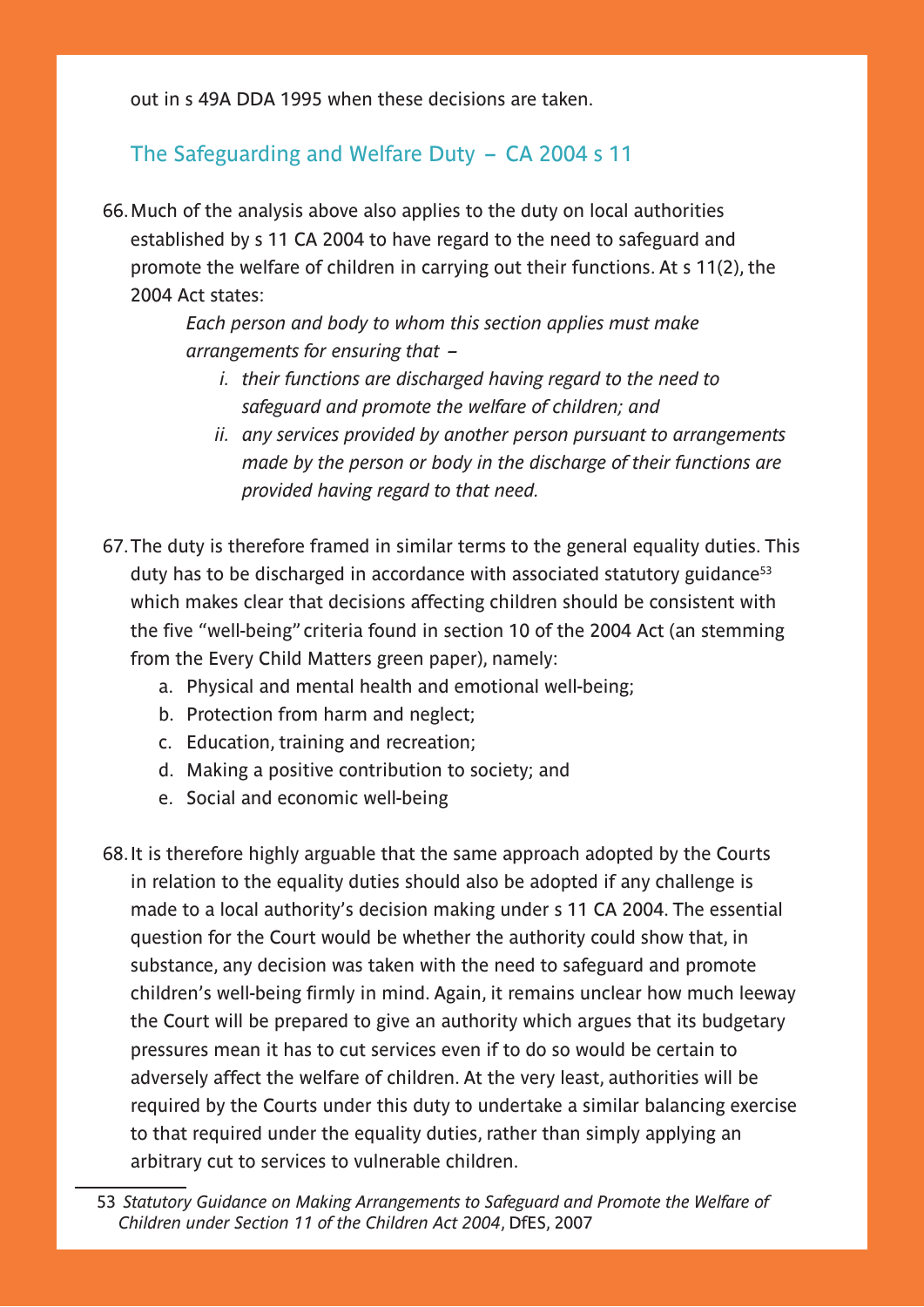69.A recent example of a general duty to have regard to children's welfare being afforded significant weight by the Court can be found in *R (TS) v Secretary of State for the Home Department54*. In *TS*, Mr Justice Wyn Williams quashed a decision by the Home Secretary to deport an age-disputed Afghan national who claimed to be 16 and had been treated by a child by the local authority, Northamptonshire. The Home Secretary wanted to remove TS to Belgium, where he had first claimed asylum. However, his social worker had produced cogent evidence to show that removal to Belgium would be seriously detrimental to TS's health and welfare. The ground on which the Claimant's challenge succeeded was in relation to s 55 of the Borders, Citizenship and Immigration Act 2009, which imposes an identical duty on the Home Secretary as is imposed on local authorities by s 11 CA 2004. At [24], Wyn Williams J stated that the duty required the decision maker to 'embark upon a sufficient and proper decision making process so as to discharge the duty with an open mind… The question…is whether the decision maker has in substance had regard to the matter identified'. The failure by UKBA to have regard to the duty was sufficient to mean that the decision to remove TS to Belgium was quashed. There is no reason to think that the Courts would take a different approach to the equivalent duty on local authorities under s 11 CA 2004, and in at least one case (*R (B) v Barnet LBC*, as above), the duty has already been held to have been breached in relation to a disabled child.

# **Conclusion**

- 70.It is hoped that this paper has demonstrated the central role of the law in protecting and preserving a decent level of services and support for disabled children. Although of course the law does not specify that certain services can be cut while others cannot, what public bodies must do is ensure that cuts to services do not prevent them from complying with their statutory duties to individual children and families. Public bodies must also make sure that they comply with their general consultation and equality duties in reaching key decisions on the future of disabled children's services in their area.
- 71.What the above examples demonstrate is that many of the services that disabled children and their families most value are indeed 'cemented to the floor by the law'. That 'cement' may take the stronger form of individual duties under domestic or Convention law, or the somewhat weaker but still important form of obligations to consult and have regard to equality duties before

<sup>54 [2010]</sup> EWHC 2612 (Admin).